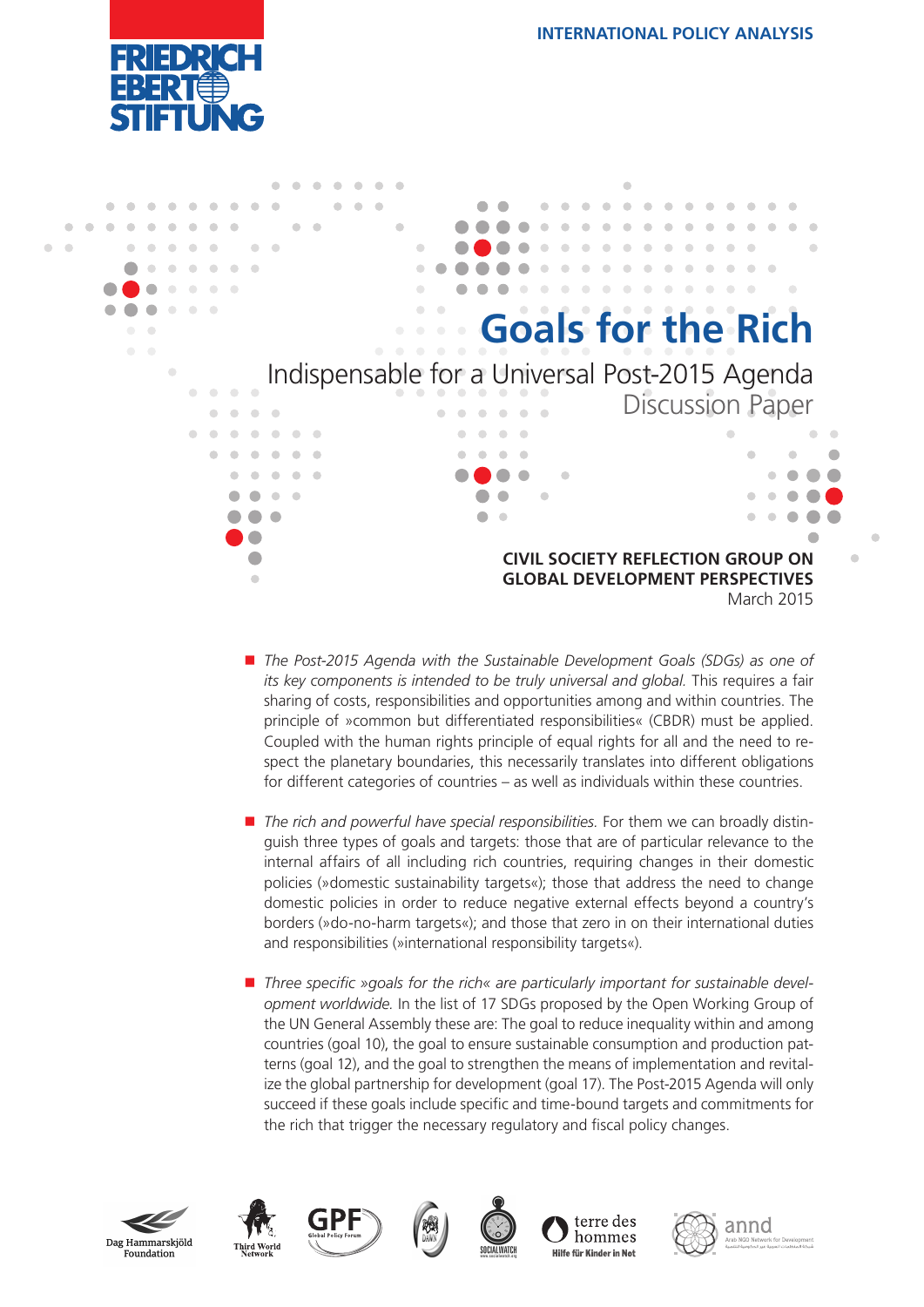

# **Contents**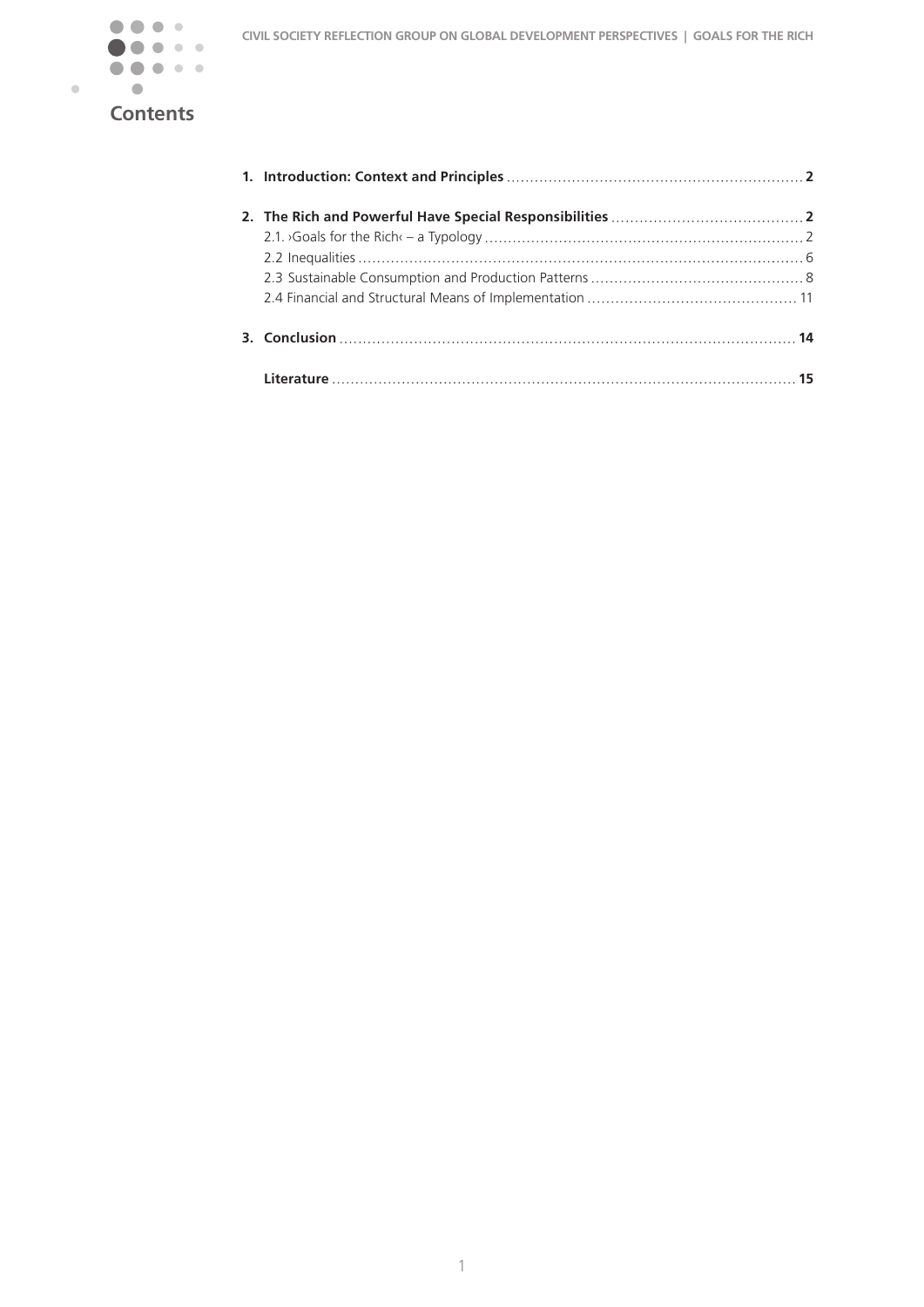

<span id="page-2-0"></span>

## 1. Introduction: Context and Principles

After many years of focusing on the symptoms of extreme poverty with the pursuit of the Millennium Development Goals (MDGs), the UN system is finally picking up a universal sustainability agenda, enshrined in the Sustainable Development Goals (SDGs), that address sustainability and causes of poverty and inequality.

The Open Working Group of the UN General Assembly on Sustainable Development Goals has proposed a list of 17 goals and 169 targets.<sup>1</sup> The consensus outcome of this group, endorsed by the UN General Assembly in September 2014 as the »main basis« of the post-2015 development agenda, goes far beyond the narrow scope of the MDGs.

The MDGs provided an international framework for the advancement of social development for the poor in the global South with a little help from the rich in the global North. Unlike the MDGs, the Post-2015 Agenda with the SDGs as a pivotal building block is intended to be truly universal and global. SDGs will be for everybody, rich countries, countries with emerging economies and poor countries.

If it succeeds, this new global sustainability agenda would not only take forward the unfinished business of the MDGs, by ending poverty in all its forms everywhere, but add important dimensions. Apart from the potential to tackle inequalities and injustices worldwide, it would trigger decisive action to protect the integrity of our planet, to combat climate change, and put an end to the overuse of resources and ecosystems by acknowledging planetary boundaries and promoting the respect for nature.

In his Synthesis Report on the Post-2015 Agenda titled »The Road to Dignity by 2030: Ending Poverty, Transforming All Lives and Protecting the Planet« the UN-Secretary General makes *»a universal call to action to transform our world beyond 2015«*. Such a global transformation, however, would require not only the mobilization of the international community but also a fair sharing of costs, responsibilities and opportunities among and within countries.

1. Cf. UN Open Working Group on Sustainable Development Goals  $(2014)$ .

In the Rio Declaration and in climate negotiations, countries have agreed to the principle of »common but differentiated responsibilities« (CBDR). They are common because we all share one atmosphere and human activities everywhere contribute to the accumulation of carbon dioxide and other greenhouse gases. They are differentiated because, for example, emissions are dramatically different from country to country (from 18,000 to 200 kilos per capita per year in the US and Timor Leste respectively<sup>2</sup>) and also because of historical responsibilities, highly relevant because CO<sub>2</sub> stays in the atmosphere for centuries. The CBDR principle must also be applied to the broader Post-2015 Agenda. Coupled with the human rights principle of equal rights for all, this necessarily translates into different levels of ambition for different categories of countries – as well as different categories of individuals within these countries – when it comes to certain goals and targets that must be met, for instance, to respect planetary boundaries or reduce inequalities within and among countries.

## 2. The Rich and Powerful Have Special Responsibilities

### 2.1.  $\circ$  Goals for the Rich $\circ$  – a Typology

All of the 17 goals proposed by the Open Working Group are relevant for rich, poor and emerging economies, in North and South alike. All governments that subscribe to the Post-2015 Agenda must deliver on all goals. On the face of it, for rich countries, many of the goals and targets seem to be quite easy to fulfill or have already been achieved, especially those related to social accomplishments (e.g. targets related to absolute poverty, primary education or primary health care). Unfortunately, social achievements in reality are often fragile particularly for the socially excluded and can easily be rolled back as a result of conflict (as in the case of Ukraine), of capitalism in crisis (in many countries after 2008) or as a result of wrong-headed, economically foolish and socially destructive policies, as in the case of austerity policies in many regions, from Latin America to Asia to Southern Europe. In the name of debt reduction and improved competitiveness, these policies brought about largescale unemployment and widespread impoverishment,

<sup>2.</sup> World Bank data available at http://data.worldbank.org/indicator/ EN.ATM.CO2E.PC.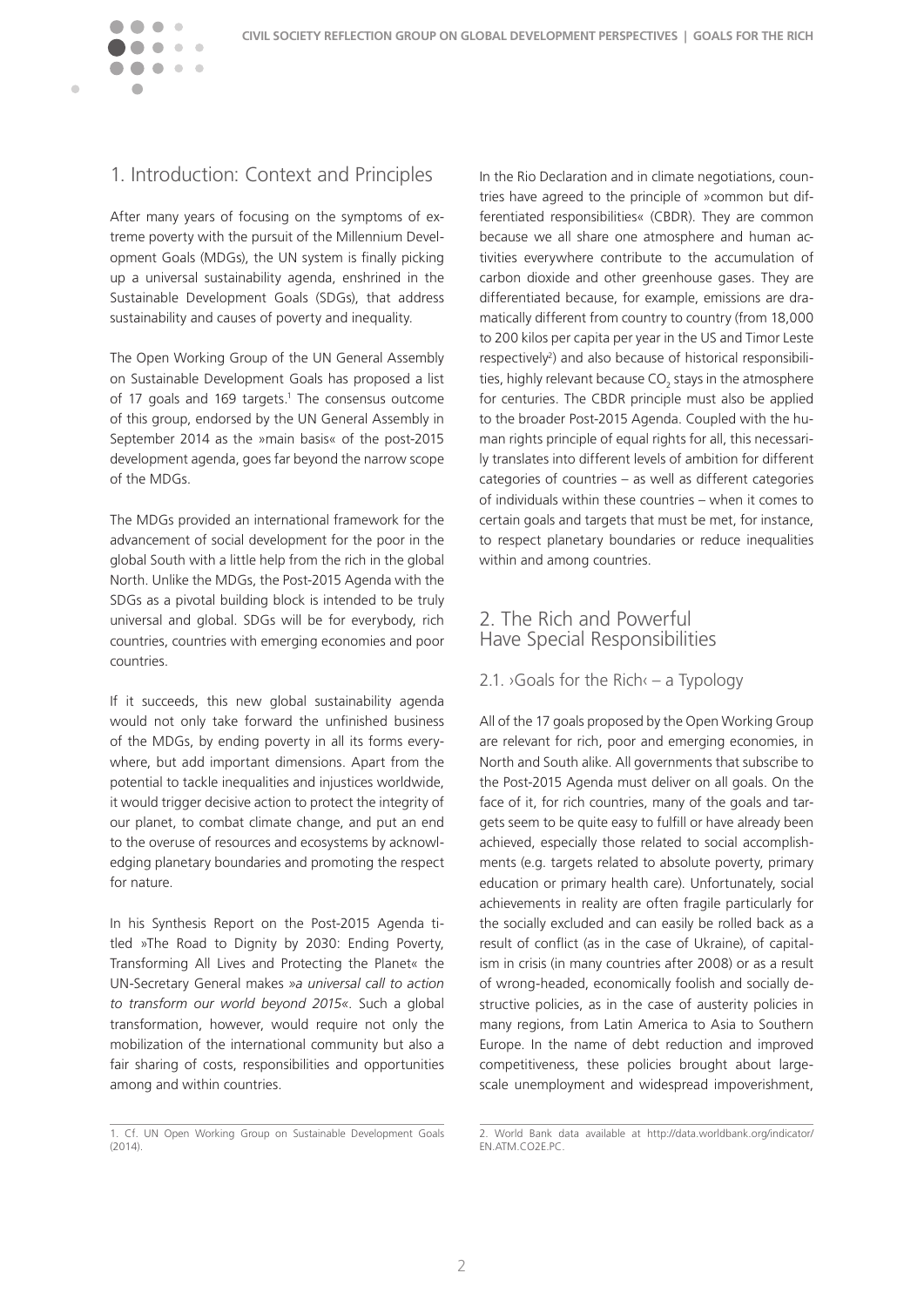$\sim$   $\sim$ 

 $\blacksquare$ 

often coupled with the loss of basic income support or access to basic primary health care. More often than not, this perversely increased sovereign debt instead of decreasing it (»Paradox of thrift«).

But also under ›normal‹ circumstances some of the »MDG-plus« targets relating to poverty eradication and other social development issues may prove to be a real challenge in many parts of the rich world, where poverty has been rising. In the United States poverty increased steadily in the last two decades and currently affects some 50 million people, measured by the official threshold of 23,850 US-Dollar a year for a family of four. In Germany, 20.3 per cent of the population – a total of 16.2 million people – were affected by poverty or social exclusion in 2013. $3 \text{ In the European Union as a whole}$ , the proportion of poor or socially excluded people was 24.5 per cent. To address this and similar situations, target 1.2 in the Open Working Group's proposal requests countries to *»by 2030, reduce at least by half the proportion of men, women and children of all ages living in poverty in all its dimensions according to national definitions«.* 

How one looks at ›goals for the rich‹ depends on whether one takes a narrow national or inward-looking view, or whether one takes into account the international responsibilities and extraterritorial obligations of countries for past, present and future actions and omissions affecting others beyond a country's borders; whether one accepts and honors the CBDR principle for the future of humankind and planet earth. In addition, this depends on whether one accepts home country responsibilities for actions and omissions of non-state actors, such as transnational corporations and their international supply chains. Contemporary international soft law (e.g. UN Guiding Principles on Business and Human Rights) is based on this assumption, as are other accords such as the OECD Guidelines for Multinational Enterprises.

Last, but not least, rich countries tend to be more powerful in terms of their influence on international and global policymaking and standard setting. Actions by international institutions like the IMF or World Bank are shaped by their governing bodies, whose composition is directly linked to the affluence of member countries.

Similar patterns exist in donor-recipient relationships or in the dynamics of international and/or inter-state negotiations. The results can be very tangible, as in the case of the creditor-debtor-relationship between Greece and EU and IMF, or rather subtle as sometimes in the voting behavior of smaller actors in the UN Security Council.

How do we apply these realities and obligations to the goals and targets for sustainable development? How do we differentiate responsibilities to be sure of a universal agenda that explicitly includes obligations and ›goals for the rich‹? To do this, we can broadly distinguish **three types of goals and targets:**

■ Among the universally valid goals and targets there are some of particular relevance to the internal situation of all including rich countries, requiring changes in their domestic policies. Most notably are targets that derive from international human rights obligations, in particular with regard to economic, social and cultural rights. Examples from the Open Working Group's proposal include ending all forms of discrimination and violence against women and girls, eliminating the gender pay gap or ensuring universal access to sexual and reproductive health and reproductive rights (SDG 5); the reduction of the proportion of people living in poverty (target 1.2.), ensuring social protection for all (target 1.3); universal health coverage (SDG 3), full employment and decent work for all (target 8.5.), labour rights and a safe and secure working environment for all workers (target 8.8.), or the target to provide access to safe, affordable, accessible and sustainable transport systems for all, notably by expanding public transport (target 11.2). These goals and targets requiring changes in domestic policies (for domestic reasons) are referred to here as **»domestic sustainability targets«**.

<sup>n</sup> A second type of goals and targets addresses the need to change domestic policy in order to reduce negative external effects beyond a country's borders, be it in its immediate neighbourhood, or at regional and global levels. These goals and targets are referred to here as **»do-no-harm-targets«**. Examples could address policies to reduce a country's ecological footprints and per capita greenhouse gas emissions. Monetary policy of reserve issuing countries/ zones is another case of potential international damage created by domestic policies, as experienced over the last years with the »quantitative easing« policies and their »tapering« implemented by

<sup>3.</sup> Cf. https://www.destatis.de/EN/PressServices/Press/pr/2014/12/ PE14\_454\_634.html.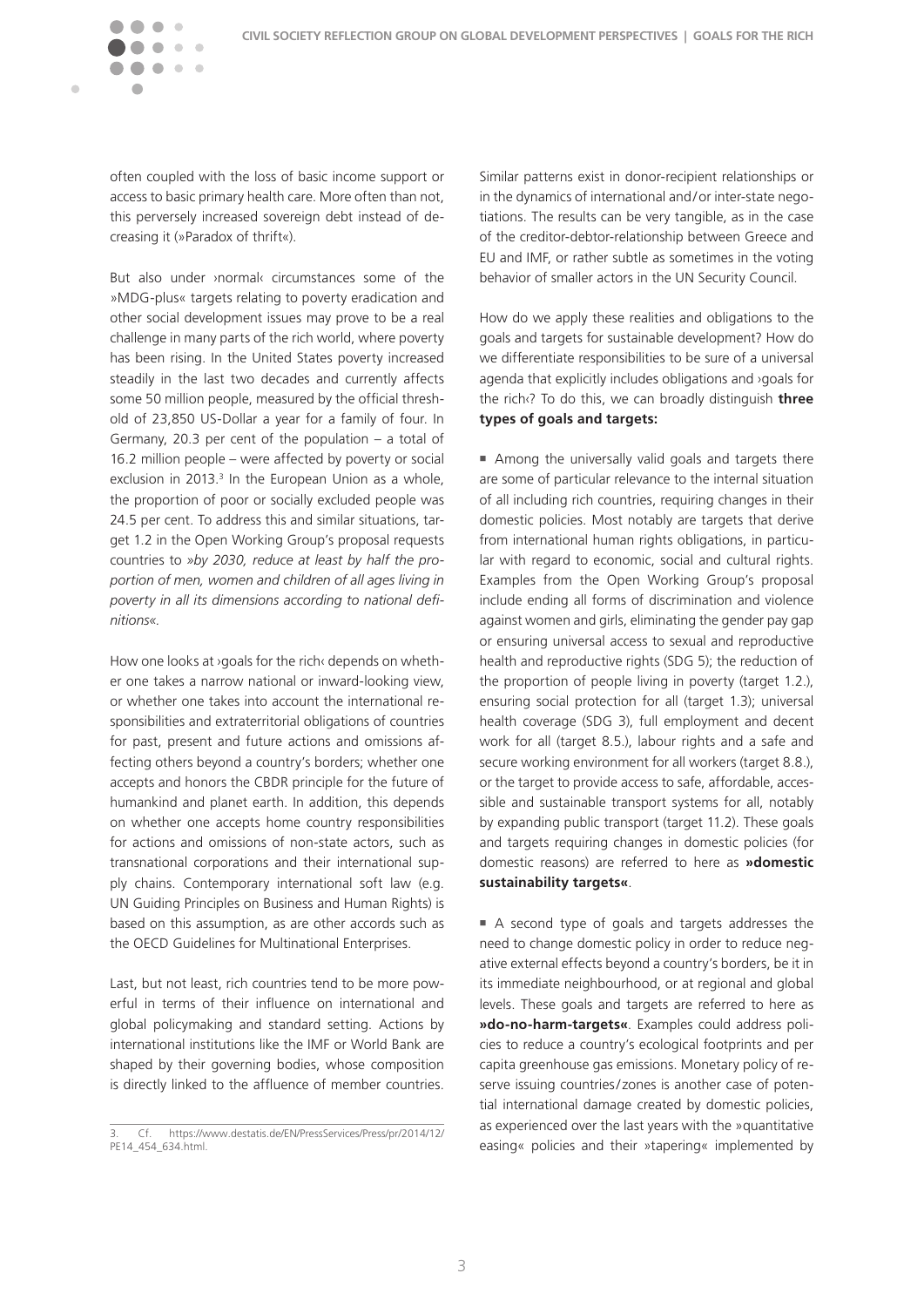the US Federal Reserve – and now also by the European Central Bank – that triggered destabilizing speculative capital flows to and from emerging economies. These and other types of ›beggar-thy-neighbour‹ policies could be addressed by target 17.13 that proposes to »enhance global macroeconomic stability« through »policy coordination and policy coherence« or target 10.5 to improve financial regulation. Tax policies that promote a race to the bottom and can deprive countries of revenue are partially addressed by target 17.1 that calls for »international support to developing countries to improve domestic capacity for tax and other revenue collection«. The elimination of »all forms of agricultural export subsidies«, as requested by target 2.b, illustrates where compliance by rich countries would reduce international harm caused by their domestic policies. (For more »dono-harm-targets« see box 1). However, a new target is needed to deal with harmful practices and human rights abuses by powerful non-state actors such as business enterprises and transnational corporations.4

 $\sim$ 

 $\blacksquare$ 

■ The third type of goals and targets > for the rich‹ zeroes in on the international duties and responsibilities of a country. According to the principles of CBDR and the extraterritorial obligations of states derived from human rights principles,<sup>5</sup> these **»international responsibility targets«** are of particular relevance for affluent societies. Targets include classical official development assistance commitments, *»including to provide 0.7 per cent of gross national income in official development assistance to developing countries«* (target 17.2) as well as others – some yet to be created – that relate to the removal of structural obstacles and barriers to sustainable development. These action areas include fair trade and investment regimes and migration policies, and international financial system reforms; more specifically they include the revision of bilateral and international investment agreements, the creation of a global regulatory framework for transnational corporations, greater flexibilities in intellectual property rights protection for developing countries, genuine efforts to combat tax evasion and profit shifting, the creation of a debt workout mechanism for highly indebted countries as well as

the reform of existing global economic governance institutions. All countries have responsibilities in this regard, but the rich have a greater responsibility given their capacity, resources and influence in international institutions and economic governance.

Box 1: Do no harm – Examples of SDG targets aimed at changing domestic policies with negative external impacts

8.4 improve progressively through 2030 global resource efficiency in consumption and production, and endeavour to decouple economic growth from environmental degradation (…) with developed countries taking the lead

8.8 protect labour rights and promote safe and secure working environments of all workers, including migrant workers, particularly women migrants, and those in precarious employment

10.7 facilitate orderly, safe, regular and responsible migration and mobility of people, including through implementation of planned and well-managed migration policies

12.2 by 2030 achieve sustainable management and efficient use of natural resources

12.3 by 2030 halve per capita global food waste at the retail and consumer level, and reduce food losses along production and supply chains including post-harvest losses

12.4 by 2020 achieve environmentally sound management of chemicals and all wastes throughout their life cycle in accordance with agreed international frameworks and significantly reduce their release to air, water and soil to minimize their adverse impacts on human health and the environment

12.5 by 2030, substantially reduce waste generation through prevention, reduction, recycling, and reuse

<sup>4.</sup> This could for instance be a target with a reference to the ›Protect, Respect and Remedy‹ framework of the UN Guiding Principles on Business and Human Rights, e.g. asking for the existence of national action plans that, among other things, guarantee access to effective remedy, both judicial and non-judicial for victims of human rights abuses committed at home and abroad by companies that originate from that country.

<sup>5.</sup> Cf. www.etoconsortium.org/en/library/maastricht-principles/.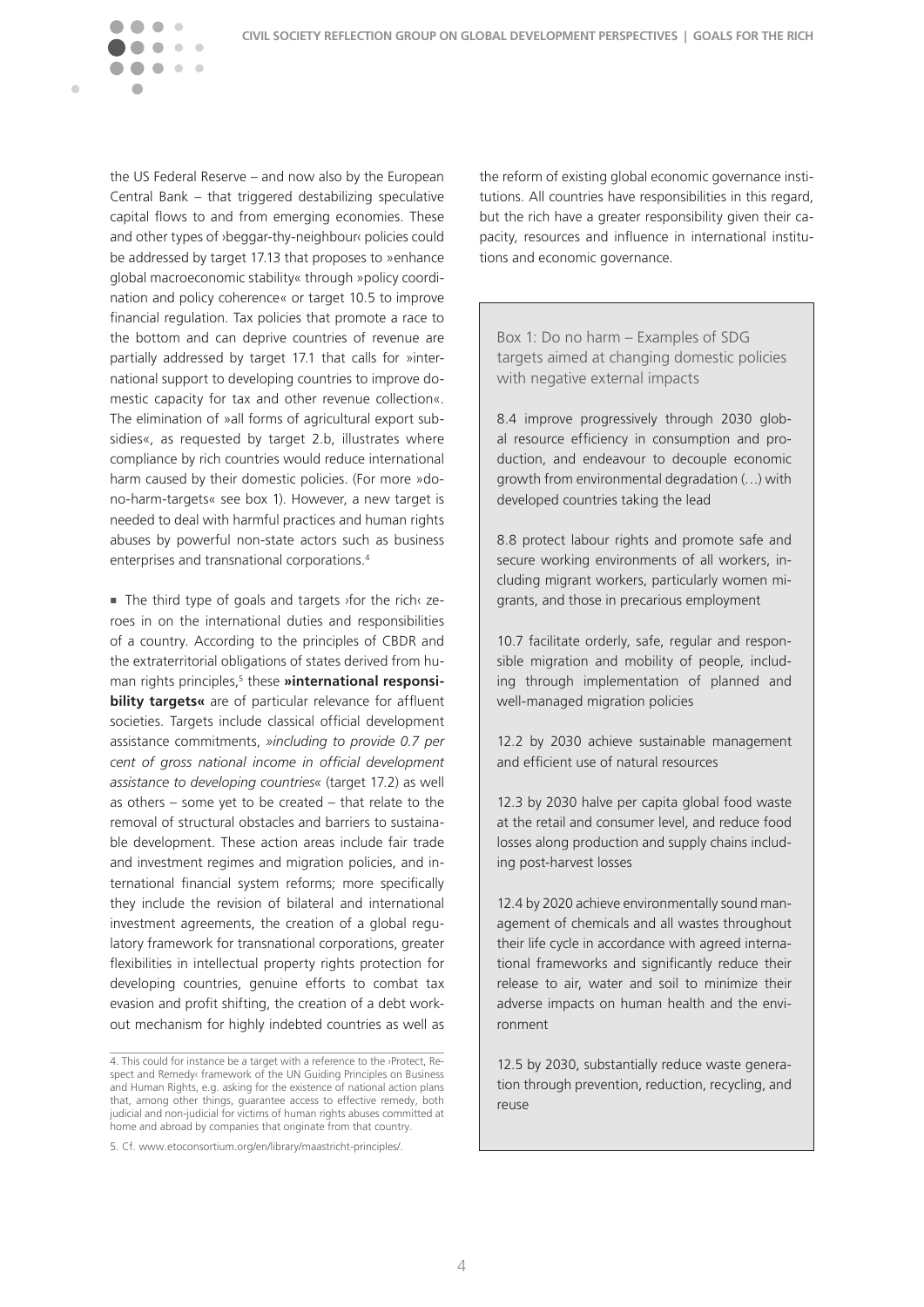$\sqrt{2}$ 

 $\blacksquare$ 

14.3 minimize and address the impacts of ocean acidification, including through enhanced scientific cooperation at all levels

14.4 by 2020, effectively regulate harvesting, and end overfishing, illegal, unreported and unregulated (IUU) fishing and destructive fishing practices and implement science-based management plans, to restore fish stocks in the shortest time feasible at least to levels that can produce maximum sustainable yield as determined by their biological characteristics

14.6 by 2020, prohibit certain forms of fisheries subsidies which contribute to overcapacity and overfishing, and eliminate subsidies that contribute to IUU fishing, and refrain from introducing new such subsidies, recognizing that appropriate and effective special and differential treatment for developing and least developed countries should be an integral part of the WTO fisheries subsidies negotiation\*

15.6 ensure fair and equitable sharing of the benefits arising from the utilization of genetic resources, and promote appropriate access to genetic resources

\*Taking into account ongoing World Trade Organization negotiations, the Doha Development Agenda and the Hong Kong ministerial mandate.

### Old promises, still unmet

While the Post-2015 Agenda and its goals and targets create important new international commitments for rich countries, existing commitments have to be met first for the new ones to be credible. These commitments include, *inter alia*, the 0.7 per cent commitment of 1970; the promise in 1984, when the Uruguay Round of trade negotiations started, that the two issues of particular interest for developing countries, agriculture and textiles, would be considered if they accepted a deal on services;<sup>6</sup> the quota and governance reform of the IMF agreed to in 2010 by the G20 giving more voice and a

greater share to emerging economies, being blocked by US Congress; or the promise from the Climate Summit in Copenhagen in 2009 to mobilize 100 billion dollars a year for climate adaptation and mitigation in developing countries »from a variety of sources« by 2020. With regard to the latter, the deadline is approaching quickly, but commitments are waiting to be met. For example, only around 10 billion US-Dollar have been pledged for the Green Climate Fund by the end of 2014.7

All these commitments have been repeatedly promised by rich countries and were »repaid« by developing countries by making political and commercial concessions more suited to the interests, needs or demands of the powerful. That the rich countries did not live up to the expectations created feeds the reluctance of G77 countries to enter into new and additional international obligations. Many of the SDG targets are merely a repetition of old unmet promises. Meeting these old commitments is an essential component for generating the goodwill and trust that will be needed to build an ambitious and transformative Post-2015 Agenda and achieve the SDGs.

### Key goals for the rich

The above classification of ›domestic sustainability targets‹, ›do-no-harm targets‹ and ›global responsibility targets‹ emphasizes the need for explicit ›goals for the rich‹ in the Post-2015 Agenda. In practice, the distinction between those three categories is not clear-cut and partly artificial. In a globalized world there are only few areas where domestic policies can really act in isolation, without having any spill-overs across borders. In most cases, achieving an SDG requires fulfilling a combination of predominantly domestic, transnational as well as international targets.

From a policy point of view, it seems useful to not only rely on those three categories but also look more closely at specific SDGs or groups of SDGs, which are crucial in defining a set of ›goals for the rich‹. To this end we put the spotlight on three specific »goals for the rich« that we consider as essential for sustainable development: The goal to reduce inequality within and among countries (goal 10), the goal to ensure sustainable consumption and

<sup>6.</sup> The GATS was implemented in 1995, and TRIPS has created obstacles for access to medicines and knowledge, the »Development Round« at the WTO lingers on since 2001 without producing any tangible results.

<sup>7.</sup> Cf. www.gcfund.org/fileadmin/00\_customer/documents/Press/release\_GCF\_2014\_12\_10\_austria\_pledge.pdf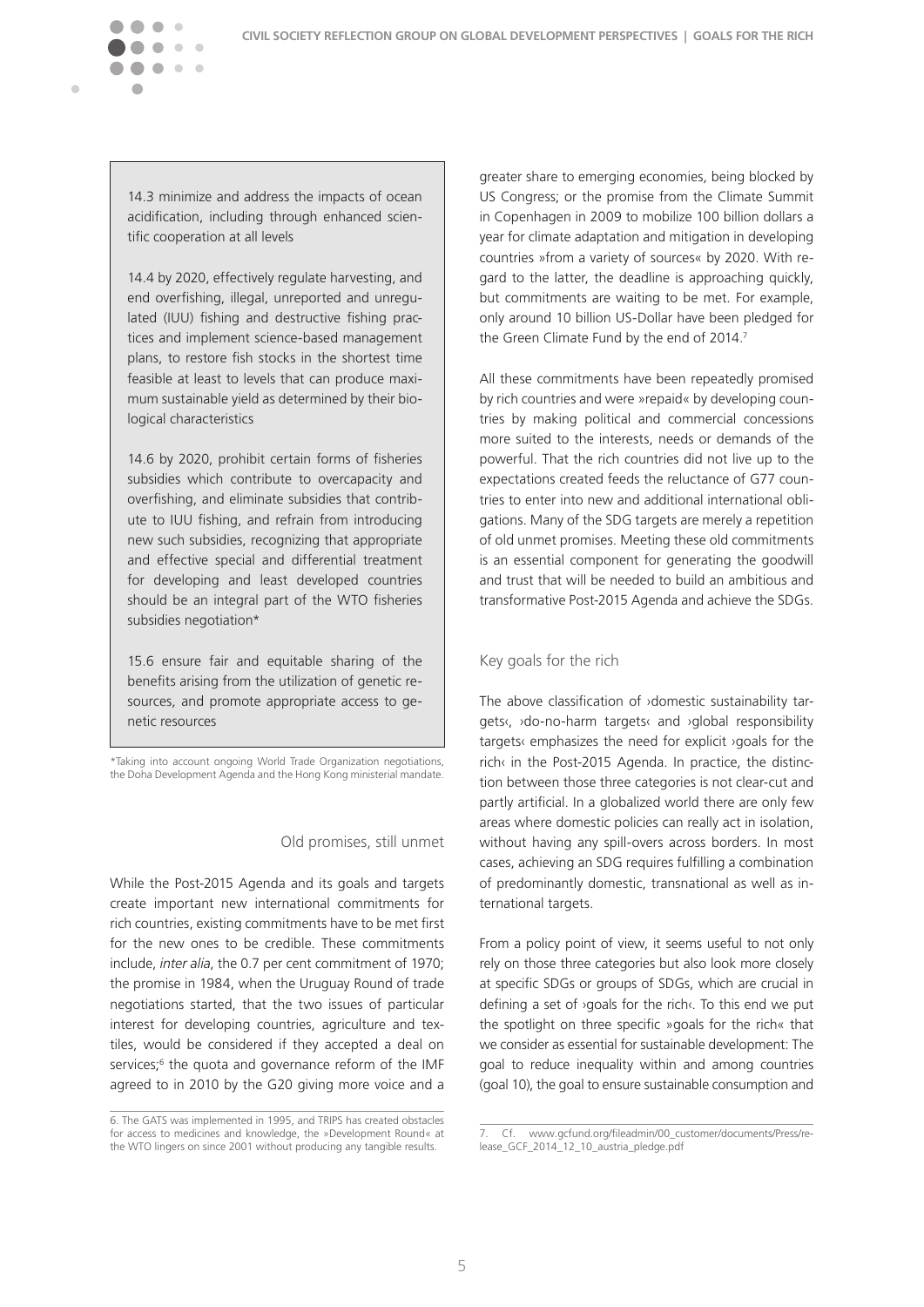

production patterns (goal 12), and the goal to strengthen the means of implementation and revitalize the global partnership for development (goal 17).

 $\sim$ 

<span id="page-6-0"></span> $\blacksquare$ 

### 2.2 Inequalities

### Inequalities of income

The Open Working Group included in its list of SDGs the goal to reduce inequality within and among countries (goal 10). According to estimates, the world's richest 20 per cent earn about fifty times as much as the world's poorest 20 per cent.<sup>8</sup> Inequality in wealth is starker still: about half of global wealth is in the hands of the richest one per cent, while the other half is being shared by the remaining 99 per cent.<sup>9</sup>

Global inequality in income and wealth can be analyzed as the combined effect of inequality within and inequality between countries. For the past 200 years, global inequality can be attributed largely to a significant and continuous rise in income disparities between countries. According to recent estimates, the world income Gini coefficient has been increasing over the past 200 years from around 0.43 in the early 19th century to 0.71 in the first decade of the 21st century.<sup>10</sup> While the income gap between countries seems to be gradually narrowing if recent trends persist, the gap between rich and poor in most countries of the world – rich and poor alike – has grown steadily and continues to grow, with the notable exception of some Latin American countries with proactive social policies, like Argentina, Bolivia, Brazil, Ecuador and Uruguay. Policies do make a difference.

There is no universally accepted norm of how much inequality within a society is deemed acceptable, fair or just.<sup>11</sup> Also, what is acceptable varies between soci-

eties and over time. However, with the agreement to include inequality on the list of SDGs, governments have acknowledged that inequality is a severe problem that requires political responses at the domestic and international levels. Indeed, inequality counts. UNDP calculates that in 2012, 23 percentage points in the Human Development Index were lost due to inequality.<sup>12</sup> In 2014, while average loss of human development due to inequality had declined in most regions, *»disparities in income have risen in several regions.«*13 According to the United Nations Department for Economic and Social Affairs, *»the implications of rising inequality for social and economic development are many. There is growing evidence and recognition of the powerful and corrosive effects of inequality on economic growth, poverty reduction, social and economic stability and socially-sustainable development.«*14 Furthermore, inequality is an issue of social justice: *»People want to live in societies that are fair, where hard work is rewarded, and where one's socioeconomic position can be improved regardless of one's background.«*15 Inequality also matters more generally, to society at large. For rich countries there is evidence that residents in unequal societies are more likely to end up sick, obese, unhappy, or in jail.<sup>16</sup> Finally, economic inequality also endangers the political system when the political influence of the rich turns democracy into plutocracy.

However, as the only measurable target under this goal, the Open Working Group recommends: *»by 2030 progressively achieve and sustain income growth of the bottom 40 per cent of the population at a rate higher than the national average.«*17 In this form, the target is inadequate. It provides neither a measure nor an explicit value for an improved income distribution and may lead to the wrong policy recommendations:

<sup>8.</sup> Cf. Dauderstädt/Keltek (2011).

<sup>9.</sup> Cf. Oxfam (2013) and Oxfam (2015).

<sup>10.</sup> Cf. Milanovic (2009). Only in the last few years has this trend seemed to have reversed due to the strong economic growth in countries like China.

<sup>11.</sup> There always have been attempts at defining how much inequality was acceptable in a given society at a given time. Greek philosopher Plato let's one of his characters describe a just society as one in which the richest do not own more than four times as much as the poorest members of society (Cf. Krämer (2014). Recently in 2013, in Switzerland a referendum to introduce a legal pay ratio of 1:12 (i.e. no monthly salary in a company should be higher than the annual salary of the lowest paid) triggered an exceptionally high voter turn-out, but ultimately failed to get a majority.

<sup>12.</sup> UNDP (2013), pp. 13f.

<sup>13.</sup> UNDP (2014), p. 2.

<sup>14.</sup> Cf. UNDESA (2013), p. 21.

<sup>15.</sup> Ibid. p. 22.

<sup>16.</sup> British social epidemiologists Richard Wilkinson and Kate Pickett have shown, that for middle- and high-income countries, more equal societies almost always do much better in almost every social area, ranging from health to crime, whereas absolute income levels don't make a difference. Improving social well-being would require reducing differences in income and wealth rather than raising average income levels. Cf. Wilkinson/Pickett (2009).

<sup>17.</sup> Cf. UN Open Working Group on Sustainable Development Goals (2014), Target 10.1.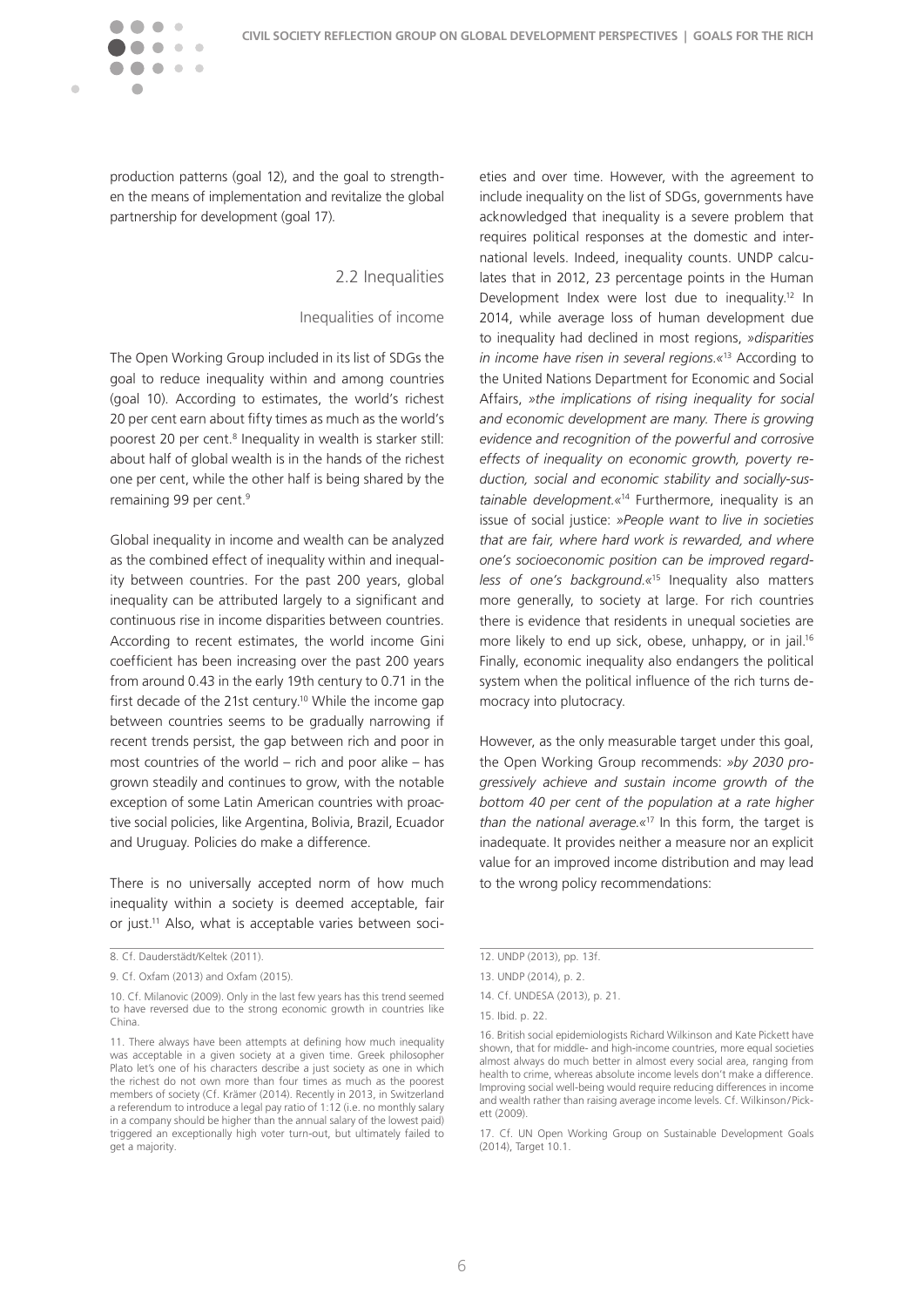

 $\sim$   $\sim$ 

 $\blacksquare$ 

■ In its current formulation (»by 2030 progressively *achieve…«)* the target allows for nothing to be done between now and 2030;

- $\blacksquare$  it makes the reduction of inequality dependent on steady economic growth;
- $\blacksquare$  it refrains from referring to the need to redistribute income and wealth;
- $\blacksquare$  and it does not mention any relationship between the incomes of the rich (particularly the »one per cent«) and those of the poor.

In further discussion about targets on inequality, governments should settle for a target that actually measures income distribution.

Unfortunately, the Gini-Coefficient, the most common distribution indicator, is not easy to communicate and has some methodological difficulties. A growing number of experts are proposing the use of the so-called »Palma ratio«18, i.e. the ratio of the income share of the top 10 per cent to that of the bottom 40 per cent of the population. Perfect income equality would result in a Palma ratio of 0.25, while perfect inequality would result in a ratio that strives towards infinity. The Palma ratio as an alternative measure of income concentration and inequality has the advantage of looking at both sides of the coin: at poverty on the one side and wealth on the other. This could and should lead to different policy recommendations than those elicited by the prevailing one-dimensional view on poverty.

#### Inequalities have multiple dimensions

Inequalities are not just about income. Income inequalities, which are the easiest to measure, are tightly intertwined with inequalities of power and related with issues such as ethnicity, caste, and – in each and every country – gender. Due to the structural nature of gender inequality and its intersection with other categories such as age, ethnicity, sexual orientation and income, women in most of societies continue to be overrepresented in

the lowest quintiles of income distribution. They continue to be the most responsible for unpaid and care work and concentrated in the most precarious and poorly paid jobs. Women are still a minority in the spaces of representation and leadership in politics, labor or territories; they still face gender-based violence, human trafficking, and continue to have their sexual and reproductive rights and autonomy limited.19

As income disparities are assessed through household surveys that take the family as a unit (and basically assume equal distribution within the household) gender-based inequalities are frequently invisible to statistics in all countries, rich and poor. SDG Goal 5 rightly addresses these issues by demanding »equal rights to economic resources« for women (target 5.a) as well as »to recognize and value unpaid care and domestic work through the provision of public services, infrastructure and social protection policies» (target 5.4).

As early as 2007, the CSO network Social Watch proposed a comprehensive indicator for measuring gender inequality, the Gender Equity Index (GEI). It entails indicators from three dimensions: economic activity, empowerment, and education. The index's values range from 0 to 100, with lower values indicating greater inequity and higher values greater equity. Since the methodology for calculating the index is straight forward and covers many important dimensions of gender inequality while at the same time delivering an easy-to-understand result, it could serve as a blueprint not only for showing inequalities among genders, but also for other marginalized groups, be they defined by age, ethnicity or other characteristics.20

### Policy implications

For rich countries, there are implications at two levels – at a minimum. Firstly, they need to tackle growing inequalities in their own societies, starting with: policies that provide greater equality of opportunities (e.g. free quality education for all); policies that tackle primary income distribution by promoting labor rights (e.g. the rights to bargain collectively and the right to strike),

<sup>18.</sup> Alex Cobham and Andy Sumner introduced this measure into the debate in 2013 based on the work of economist Gabriel Palma, cf. Cobham/Sumner (2013) and Palma (2011).

<sup>19.</sup> For more on what issues are key for gender justice today, cf. Social Watch (2014), pp. 21ff.

<sup>20.</sup> For more info on how the GEI works, cf. Social Watch (2007), pp. 85ff.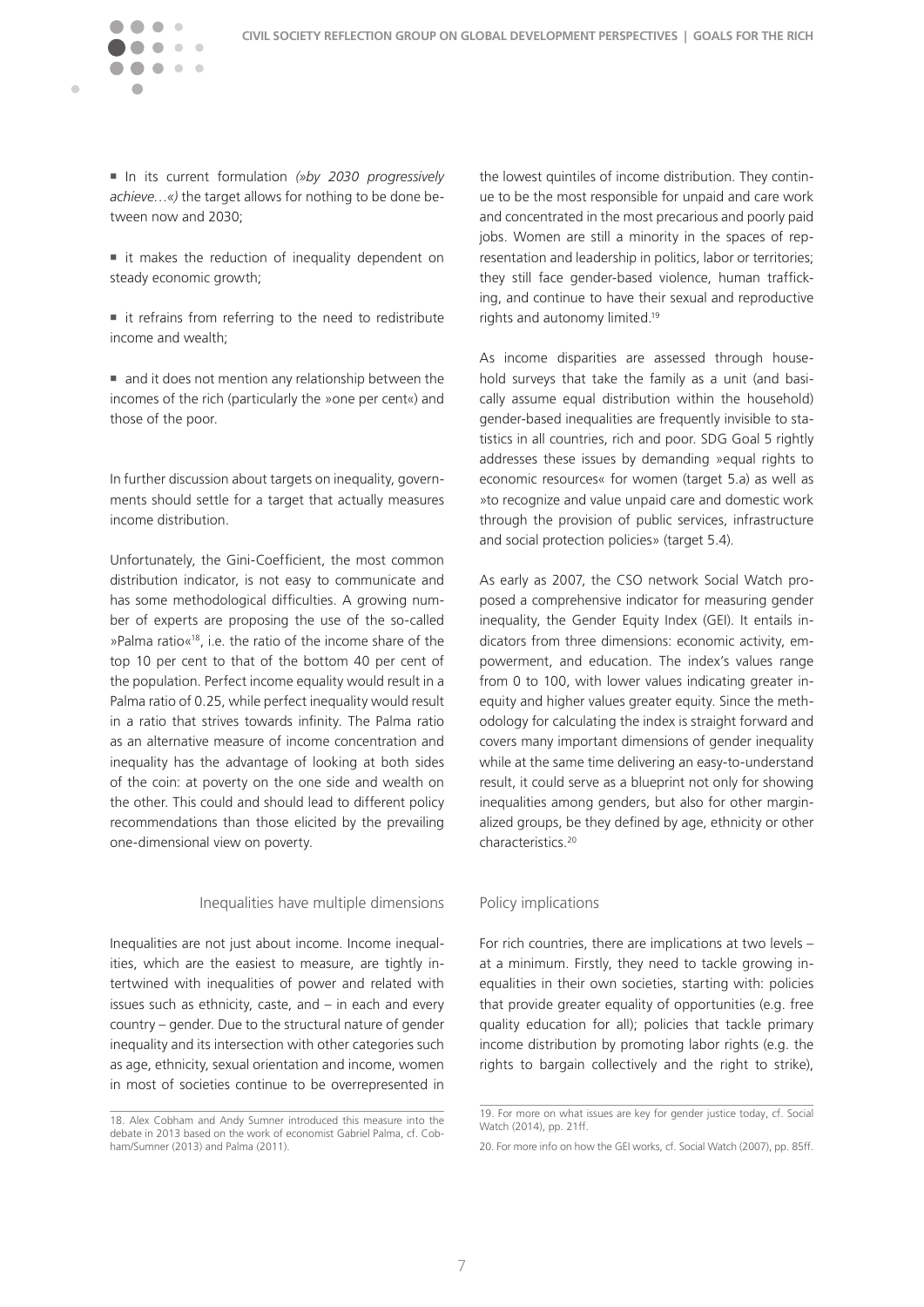strong labor market institutions and minimum wage policies that together can address the spectacular fall in the share of labor in the primary incomes in most of the rich countries; and policies targeting secondary distribution, such as progressive tax policies and social policies with redistributive impact, in particular social security. Target 10.4 calls for the adoption of policies, *»especially fiscal, wage and social protection policies«,*  and *»progressively achieve greater equality«,* a challenge in all countries, including rich ones. This could also be used to achieve greater gender equality. Tax regimes, for example, are not gender neutral. Women and men experience the impact of tax policies as part of the workforce, as consumers, producers and as the »care economy« within and outside households. In this sense, regressive tax structures have disproportionate impacts on women.<sup>21</sup>

 $\sqrt{2}$ 

<span id="page-8-0"></span> $\blacksquare$ 

 $\sim$   $\sim$ 

Secondly, developed countries must systematically assess the distributional impact of their policies not only at home, but also abroad, in poor countries in particular. This impact assessment must also address the absence of proper policies and regulations. The case of the »race to the bottom« in tax collection is an obvious one, trade policy another. Macroeconomic policies, such as those generally called »austerity« (very similar to what used to be called ›structural adjustment‹ in developing countries) may also have negative implications for income distribution. They not only tend to increase inequality at home, but by depressing demand for imported goods and services they negatively impact on producers elsewhere, including small producers in countries of the Global South. Volatile and unregulated financial markets that produce asset bubbles and frequent financial crises, together with some of the policies pursued to deal with these crises (e.g. bank bail-outs, quantitative easing) are major generators and multipliers of inequalities worldwide. It is with a view to addressing these dynamics that the SDG on inequalities includes target 10.5 that seeks to *»improve regulation and monitoring of global financial markets and institutions.«*

21. Cf. DAWN (2014).

### 2.3 Sustainable Consumption and Production Patterns

### Resource consumption

The High Level Panel on the Post-2015 Agenda wrote in its report 2013 that: *»the MDGs fell short (…) by not addressing the need to promote sustainable patterns of consumption and production.«*22 In a world of limited resources, dealing with unsustainable consumption and production is a prerequisite for sustainable development. Therefore, it is indispensable that this issue is adequately addressed in the list of SDGs.

Already in 2011, Mohan Munasinghe, former Vice-Chairman of the Intergovernmental Panel on Climate Change (IPCC) introduced the idea of Millennium Consumption Goals (MCG).23 He argued that the richest 20 per cent of the world's population consume over 80 per cent of global output, or 60 times more than the poorest 20 per cent. Therefore, the main responsibility to prevent or reduce resource use, emissions and waste should fall on this richest 20 per cent.

They have a particular responsibility to drastically limit carbon emissions, energy consumption, primary resource extraction, waste generation, as well as air and water pollution, and replace non-renewable resources with renewable ones.

An important step on the way towards resource sufficiency could be taken by increasing resource efficiency. Ernst Ulrich von Weizsäcker, Karlson Hargroves and Michael Smith suggest to increase resource productivity by a factor of five, which  $-$  as they argue  $-$  is not just necessary in ecological terms, but also technically and economically feasible.<sup>24</sup>

Target 8.4. rightly asks to *»improve progressively, through 2030, global resource efficiency in consumption and production and endeavor to decouple economic growth from environmental degradation (…) with developed countries taking the lead«.* However, this formulation remains vague. It gives no indication

<sup>22.</sup> Cf. UN High-Level Panel of Eminent Persons on the post-2015 Development Agenda (2013), Executive Summary.

<sup>23.</sup> Cf. Munasinghe (2011).

<sup>24.</sup> Cf. Weizsäcker/Hargroves/ Smith (2009) or Civil Society Reflection Group on Global Development Perspectives (2012), p. 42.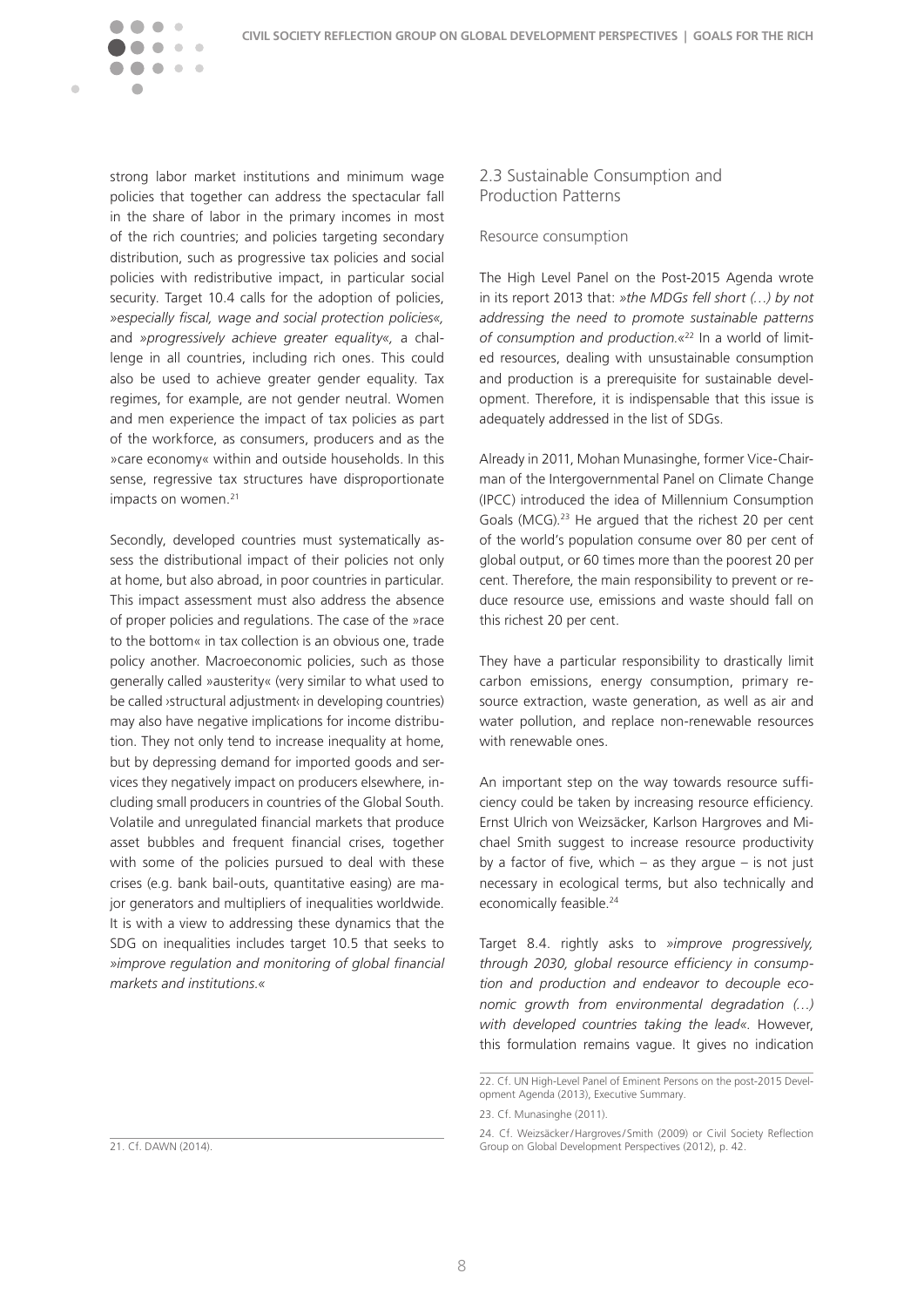

of the level of ambition demanded from different types of countries, rich countries in particular. One must also bear in mind that higher resource efficiency does not automatically lead to an absolute decoupling of economic growth from environmental degradation, i.e. an effective reduction in natural resource use and environmental degradation. All too often exactly the opposite happens when cost savings due to higher efficiency lead to higher consumption levels that »eat up« efficiency gains. To counter this so-called »rebound effect« a drive for more efficiency must necessarily be accompanied by policies that increase the price for energy, water and minerals etc. in line with the increase in resource productivity, while at the same time ensuring everybody's access to these goods and services, e.g. through free basic provisioning or progressive pricing systems.<sup>25</sup>

Overall, it is important to accept that boundaries exist for the human consumption of finite resources. This is emphasized in the 2009 concept of Planetary Boundaries (see box 2) which identifies nine boundaries (climate change, ocean acidification, accumulation of stratospheric ozone, global phosphorus and nitrogen cycles, freshwater use, land use change, biodiversity loss, atmospheric aerosol loading, and chemical pollution) and quantifies the actual limits for all but the last two.26 Humanity has already exceeded three of these Planetary Boundaries: the rate of biodiversity loss, climate change and nitrogen input to the biosphere. Other boundaries may be exceeded in the nearer future, in particular those for global freshwater use, change in land use, ocean acidification and interference with the global phosphorous cycle. If current trends continue we will have to face abrupt global environmental change, with detrimental consequences for people and the planet. To reverse

### Box 2: Planetary Boundaries

The notion of »Planetary Boundaries« has not yet been accepted by the diplomatic community despite strong scientific base for it. The following table lists the nine planetary boundaries defined and partially quantified by scientists and the SDGs and targets that refer to them:

| Climate change                                                 | Goal $13$                                                                                                                                                                                                |  |
|----------------------------------------------------------------|----------------------------------------------------------------------------------------------------------------------------------------------------------------------------------------------------------|--|
| Ocean acidification                                            | Target 14.3                                                                                                                                                                                              |  |
| Stratospheric ozone depletion                                  | Not mentioned                                                                                                                                                                                            |  |
| Interference with the global phosphorus and<br>nitrogen cycles | Not mentioned, but target 2.4 promotes » resilient<br>agricultural practices () that help maintain ecosys-<br>tems«. This would imply an end to the fertilization<br>practices that create this problem. |  |
| Rate of biodiversity loss                                      | Goal 15                                                                                                                                                                                                  |  |
| Global freshwater use                                          | Goal 6                                                                                                                                                                                                   |  |
| Land-system change                                             | Goal 15                                                                                                                                                                                                  |  |
| Aerosol loading                                                | Not mentioned                                                                                                                                                                                            |  |
| Chemical Pollution                                             | Targets 3.9 and 6.3                                                                                                                                                                                      |  |
|                                                                |                                                                                                                                                                                                          |  |

While most of the Planetary Boundaries are recognized as problems by the SDGs and related targets, the latter lack specificity and basically reflect an aspiration for improvement. To overcome this weakness, the boundaries could be explicitly recognized and quantified globally; »budgets« could be established and allocated, according to the CBDR principle in ways that could take the climate convention as a model.

26. Rockström et. al. (2009).

<sup>25.</sup> Cf. Civil Society Reflection Group on Global Development Perspectives (2012) p. 40.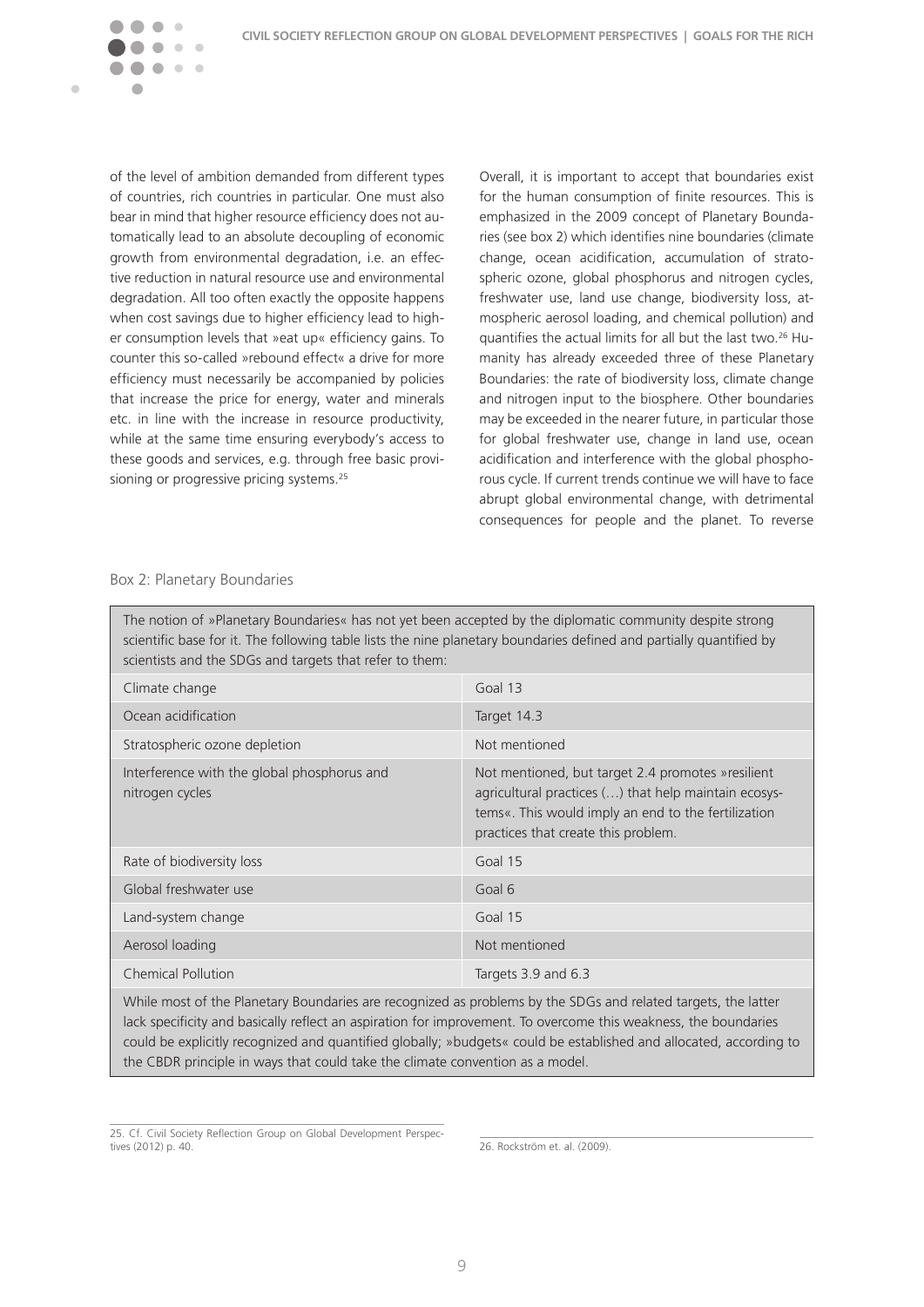

this trend, people and production in rich countries have to reduce their Ecological Footprint substantially. This, again, could be based on the principle of CBDR, this time within countries.<sup>27</sup>

### Not just a responsibility for consumers

That analysis could imply that all inhabitants of rich countries, as consumers, share similar responsibility. This is only partially true: mainly big corporations shape production and consumption patterns – and this across borders. According to a recent UNCTAD report on value chains:

*»Global investment and trade are inextricably intertwined through the international production networks of firms investing in productive assets worldwide and trading inputs and outputs in cross-border value chains of various degrees of complexity. Such value chains (…) shaped by TNCs account for some 80 per cent of global trade.«*<sup>28</sup>

Therefore an SDG on consumption and production patterns must not only address overconsumption and unsustainable lifestyles but also the production patterns of the business sector and corporations and the kinds of products they create. Corporations are to a large extent responsible for the exploitation of natural resources and the environmental damage that this can bring about.

Value chains should integrate responsibility and liability chains, since corporations

- n are responsible for the design and marketing of products that are unsustainable;
- $\blacksquare$  are responsible for respecting or violating human rights within their sphere of influence along the supply chain;

n are putting pressure on governments and the UN to avoid stricter regulation (see box 3).

28. UNCTAD (2013a), p. iii.

Box 3: Political will to take on big business

In 2013 Margaret Chan, the Director-General of the World Health Organization, delivered a remarkable speech, in which she stated:

»Efforts to prevent noncommunicable diseases go against the business interests of powerful economic operators. In my view, this is one of the biggest challenges facing health promotion.

(…) it is not just Big Tobacco anymore. Public health must also contend with Big Food, Big Soda, and Big Alcohol. All of these industries fear regulation, and protect themselves by using the same tactics.

Research has documented these tactics well. They include front groups, lobbies, promises of self-regulation, lawsuits, and industry-funded research that confuses the evidence and keeps the public in doubt.

Tactics also include gifts, grants, and contributions to worthy causes that cast these industries as respectable corporate citizens in the eyes of politicians and the public. They include arguments that place the responsibility for harm to health on individuals, and portray government actions as interference in personal liberties and free choice.

This is formidable opposition. Market power readily translates into political power. Few governments prioritize health over big business. (…) This is not a failure of individual will-power. This is a failure of political will to take on big business.«29

Governments cannot leave the responsibility to change consumption and production patterns solely in the hands of individual consumers and producers. Governments have to play a lead role in establishing limits and standards and setting the right policy incentives, or, first of all, correcting wrong incentives.

29. Cf. Chan (2013).

<sup>27.</sup> The Ecological Footprint measures the size of land and water area a human population requires to produce the resources it consumes and to absorb its  $CO_2$  emissions, using the prevailing technology, cf. www. footprintnetwork.org.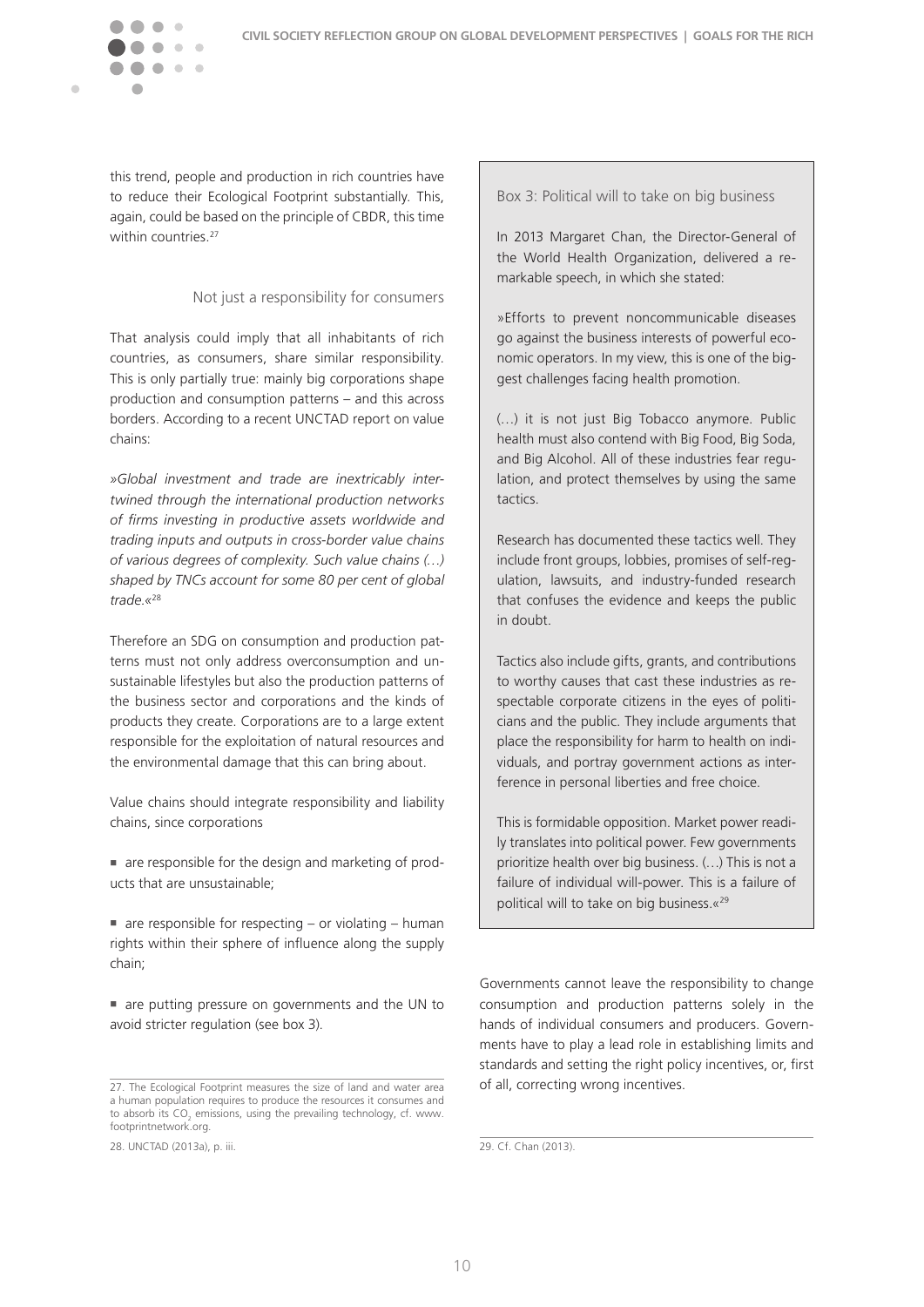Privileges for corporations created over the last two decades under trade and investment rules should be re-balanced with corresponding rights and privileges of societies

<span id="page-11-0"></span> $\blacksquare$ 

and people – with the standard being set by the latter!

Mandatory reporting on environmental, social and human rights impacts by transnational and large national corporations is a *sine qua non* for democratic accountability. Voluntary agreements and initiatives have attempted to fill this gap and have helped to create a climate of reporting, but do not provide the legal guarantees, scrutiny and where necessary, sanctions, needed for effective governance.

This is why a legally binding international instrument on the obligations of transnational corporations and other business enterprises is necessary. It should include all ILO standards and multilateral environmental agreements (MEAs), be based on the UN Guiding Principles on Business and Human Rights and provide for remedies for victims, both nationally and internationally, with the aim of improving weak voluntary provisions of national actions plans under the UN Guiding Principles and making them binding.

These actions should be part of a complete overhaul of the current investment regime. As a minimum, the current system of investor-state-dispute-settlement (ISDS) should be abolished. Its current set-up protects a system, which grants foreign companies the unilateral privilege to sue governments before secret private arbitration tribunals for huge amounts of compensation, when government legislation in the public interest (e.g. to foster sustainable production) is seemingly affecting their profits. It could be replaced by a standing international investment court<sup>30</sup> – or even better – an international human rights court (or a system of regional investment or human right courts) dealing with investment-related disputes where access would be granted not only to investors, but equally to communities and workers whose rights had been trampled on. Without this overhaul, there is the real danger that the controversial and contested ISDS-system becomes further entrenched internationally by two »mega-regional« trade and investment agreements currently being negotiated, the Trans-Pacific Partnership (TPP) and the Transatlantic Trade and Invest-

ment Partnership (TTIP)<sup>31</sup>. Both aim at (indirectly) setting global standards and contain ISDS. Finally, governments should introduce effective international regulation for transnational corporations to prevent corporate actors from unduly influencing global policy making.<sup>32</sup> To do so, they should adopt, *inter alia*, clear mandatory guidelines and policies for their relationship with corporations as well as establishing comprehensive transparency and conflict of interest policies.

### 2.4 Financial and Structural Means of Implementation

The implementation of the SDGs with their targets and indicators will require changes in fiscal policy as well as adjustments in terms of governance and regulation. Fiscal policy – government income and spending – is a premier instrument of governments to turn the SDGs into practice. The actual priorities of governments are reflected more clearly in public budgets than in government declarations. However, none of the goals and targets will automatically have an impact on national budgets. Some or many might be achieved by means of regulatory polices – such as improved labor standards or regulations of chemicals use – or new mechanisms, like better cooperation among governments and reform of global governance institutions.

### Filling financial gaps

In recent decades, we have witnessed the erosion of public finance in many countries, which has resulted in the growing inability of governments to provide the necessary public goods and services in support of people's welfare and care systems, thus failing to respond effectively to aggravated social and environmental problems. There is an urgent need to strengthen and redirect public finance.

Fiscal policy can serve basically four purposes: the raising of revenues in order to provide the necessary public goods and services; the redistribution of income and wealth from the richer to the poorer sections of society; the re-pricing of goods and services in order to internalize ecological and social costs and discourage undesirable behavior (such as currency speculation); and

<sup>30.</sup> Cf. UNCTAD (2013b), p. 9.

<sup>31.</sup> Cf. Eberhardt (2014).

<sup>32.</sup> Cf. Pingeot (2014).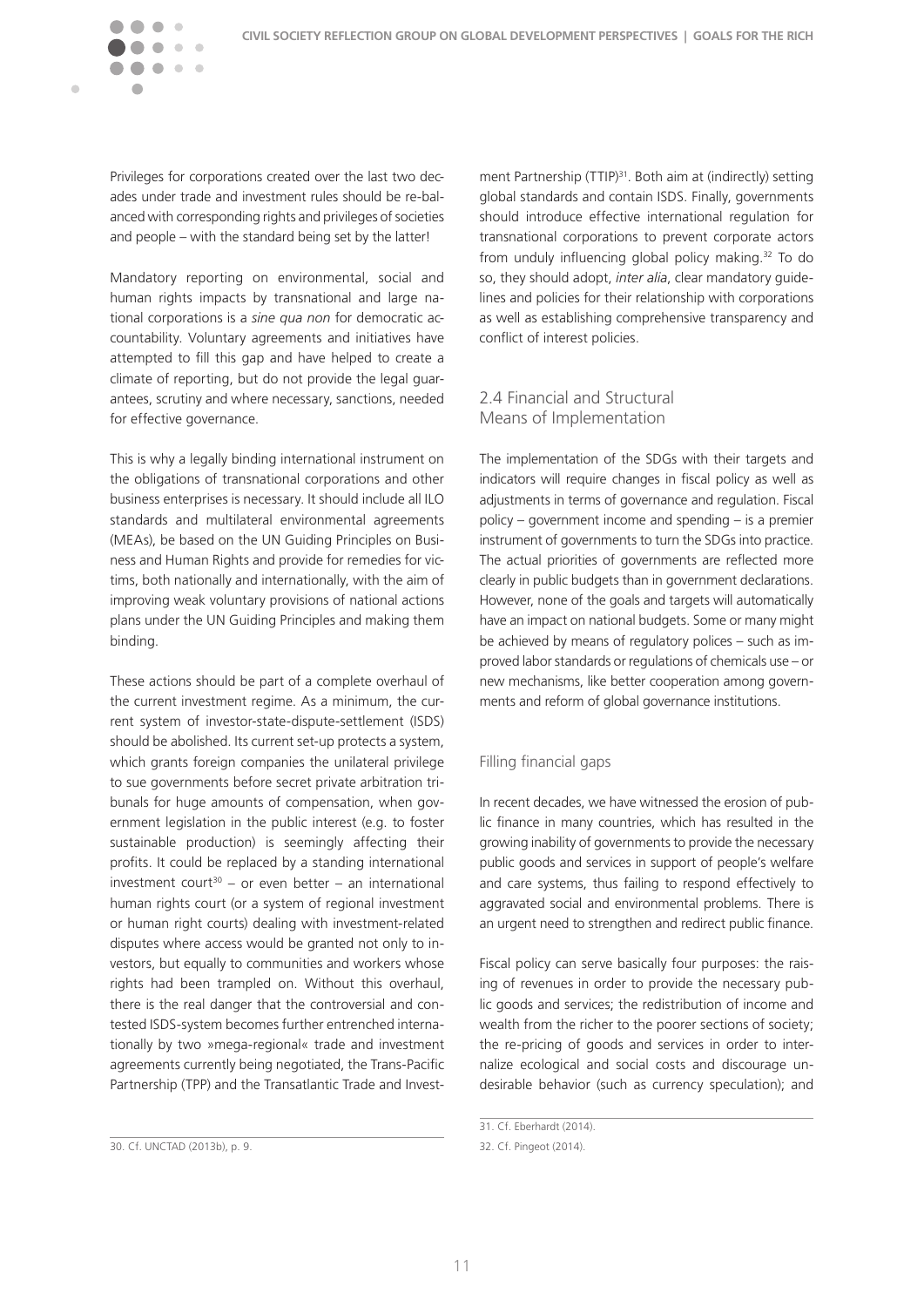the justification for citizens to demand democratic representation *(›no taxation without representation‹)* and accountability.

 $\rightarrow$  $\sim$   $\sim$ 

 $\blacksquare$ 

A pro-active tax policy includes, for example, the taxation of the extraction and consumption of non-renewable resources, and forms of progressive taxation that are sensitive to the well being of poor people (e.g. by taxing consumption of luxuries). On the expenditure side, governments should take measures to initiate the redistribution of income and wealth, and to trigger ecological steering effects. This can include cash transfers to poor families, child benefits, and the phasing out of ineffective or even harmful subsidies.

If priorities are properly defined, budget policies can become a powerful instrument to reduce social inequality, eliminate discrimination, and promote the transition to sustainable patterns of production and consumption.

Realizing any set of SDGs will only be possible if governments undertake the necessary adjustments in their tax and budget policies. In other words, they have to formulate Sustainable Development Budgets in order to implement SDGs. This requires eco-social fiscal reforms at the national level. But it also requires strengthened tax cooperation at the global level.

In the last few years, international cooperation in tax matters has intensified. But this takes place mainly within the OECD and the G20. Countries who are not members of these clubs are either excluded or only invited for consultations. A universal intergovernmental body on tax cooperation under the roof of the UN is needed.

So far, the UN's work has centered on the UN Committee of Experts on International Cooperation in Tax Matters. This is far from being sufficient. In order to strengthen international tax cooperation and to combat tax evasion and harmful tax avoidance, the expert committee at the very least should be promoted to an Intergovernmental Commission on Tax Cooperation – or even better an International Tax Organization.<sup>33</sup>

Yet, even with a strengthened system of public finance, in many countries the maximum available resources will not suffice to implement the Post-2015 Agenda. External funding will still be required. This means that the »old« instrument of »Official Development Assistance« (ODA) will still be needed – and complemented by new financial instruments to help mitigate and compensate, for example, for the results of climate change and finance MEAs.

A necessary but not sufficient »goal for the rich« is finally to implement obligations entered into in the past. This is especially true for the 45-year old promise to spend 0.7 per cent of GDP on ODA. Additionally, industrialized countries pledged to make available another 100 billion per year in climate finance. These promises are repeated by the SDGs. It's overdue that countries come up with concrete plans and timetables on how they will be realizing them. This could be one indicator to measure the fulfillment of goal 17.2.

One way for rich countries to meet their obligations would be the introduction of »innovative« means of finance, like the long debated financial transaction tax (FTT). Eleven European countries will levy one model of such a tax from 2016 on. Estimates on how much will be raised range from 2.5 to 18 billion Euros per year for a country like Germany. Whether this additional income will be spent on ODA or address environmental challenges, however, is uncertain yet. Therefore, these governments should take the opportunity of the Financing for Development (FfD) and Post-2015 Summits to demonstrate their determination to spend the FTT revenues to achieve the SDGs.

Another means for improving the financial situation of countries in the South would be to stop the outflow of funds from these countries. Currently, more money is leaving the South than vice-versa.<sup>34</sup> Structural issues to be tackled in this regard include a reversal of intellectual property rights (IPRs) regimes; the abolition of preferential tax regimes in countries of the North for incomes generated from IPRs and services in the South;<sup>35</sup> the reformulation of double tax treaties that are harmful to the interests of southern countries;<sup>36</sup> and, maybe most

<sup>33.</sup> The Zedillo Panel proposed already in 2001 that the international community should consider the potential benefits of an International Tax Organization, cf. High-level Panel on Financing for Development (2001), p.9. Placing the matter of tax policies under the auspices of the United Nations could also serve to ensure that the effects of tax rules have on the fulfillment of Human Rights are being emphasized. Cf. UN Human Rights Council (2015).

<sup>34.</sup> Cf. UNDESA et al. (2015), pp. 64f.

<sup>35.</sup> An issue debated during the 10th session of the UN Committee of Experts on International Cooperation in Tax Matters, cf. UN Doc. E/2014/45-E/C.18/2014/6, pp. 18ff.

<sup>36.</sup> Cf. Eurodad (2014), pp. 18f.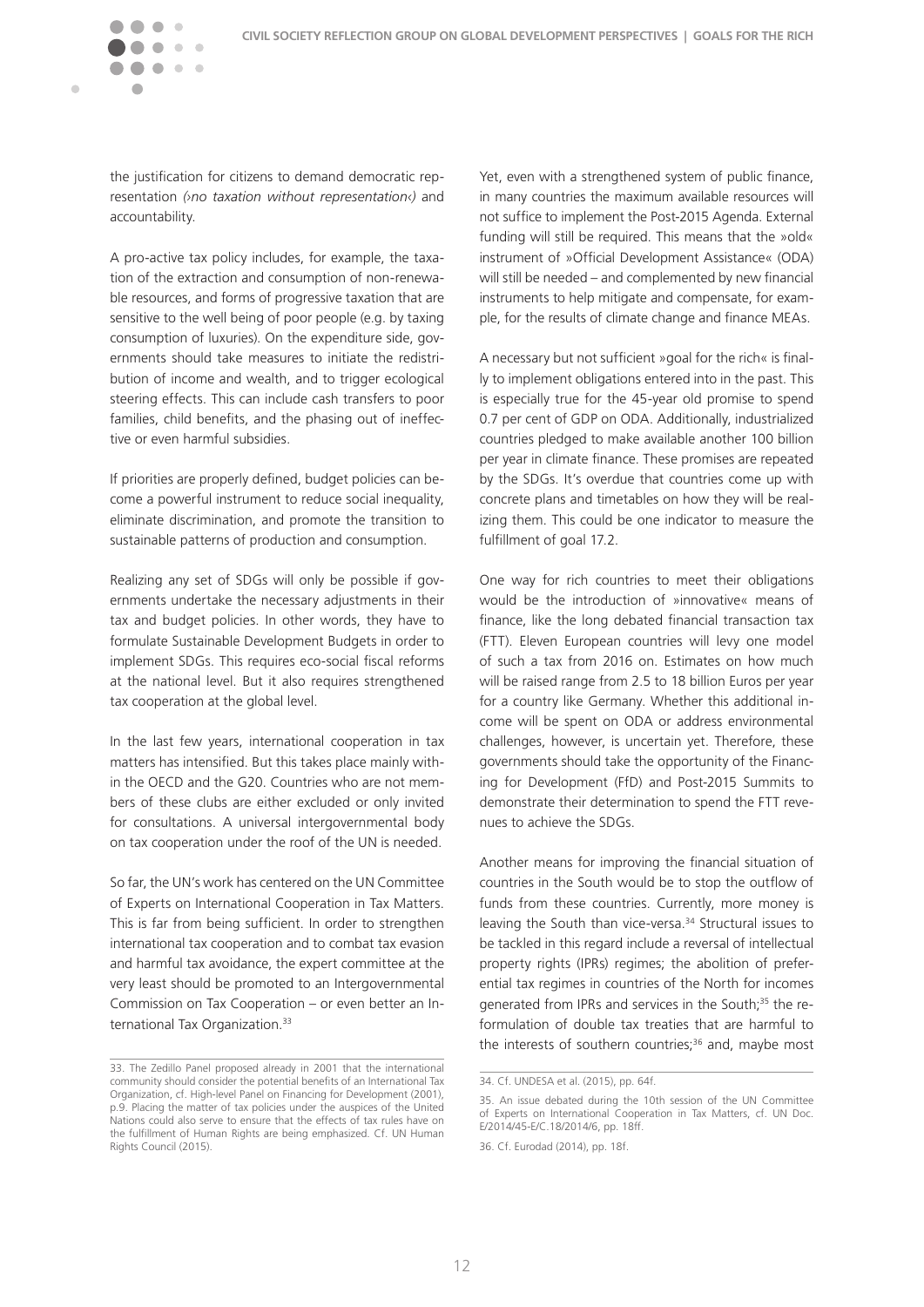

importantly, a reform or replacement of international transfer pricing rules that have become so complicated and impossible to administer that they facilitate abuse, adding up to several hundred billions in illicit financial flows from developing countries alone, annually.<sup>37</sup>

To determine whether the policies of rich countries are »sustainable« and meet their obligations, it will of course not be enough to look at ODA quotas as an indicator. For many years now, indices on policy coherence for development or sustainability are being discussed. The Commitment to Development Index of the Center for Global Development is one example that could be built upon. The Open Knowledge Foundation in Germany and Spanish Plataforma 2015 y más are working on similar approaches, though with different political impetus. What they have in common is that they look at various sectors (environment, finance, trade, security, technology transfer, migration, development cooperation etc.) and check them for their coherence towards sustainability. These approaches could guide further debates towards meaningful goals and indicators for the rich.

### Multi-Stakeholder Partnerships

The Open Working Group proposes as a measure to strengthen the means of implementation to enhance the global partnership for sustainable development, *»complemented by multi-stakeholder partnerships that mobilize and share knowledge, expertise, technology and financial resources (…)«* (SDG 17.16) and to *»(e)ncourage and promote effective public, public-private and civil society partnerships, building on the experience and resourcing strategies of partnerships.«* (SDG 17.17)

These proposals build on the notion that governments will not be able to solve global problems alone. Partnerships primarily with the private sector are seen as the main driver of development. However, the assessments of the advantages of global partnerships are for the most part not based on empirical research and a thorough power and interest analysis of the actors involved. The widely held notion that there is no alternative is often no more than a profession of faith.

Public-private partnerships and multi-stakeholder partnerships bring a number of risks and side effects with them that must be considered carefully in the further discussions on the Post-2015 Agenda. In particular, the following questions should be addressed:

**n** Growing influence of the business sector in the **political discourse and agenda-setting:** Do partnership initiatives allow transnational corporations and their interest groups growing influence over agenda setting and political decision-making by governments?

**Fragmentation of global governance:** How can governments avoid that partnerships lead to isolated solutions, which are poorly coordinated, often contribute to the institutional weakening of the United Nations and its specialized agencies, and hinder comprehensive development strategies?

**Neakening of representative democracy: Inas**much as partnerships give all participating actors equal rights, do they sideline the special political and legal position occupied legitimately by public bodies (governments and parliaments)?

■ Unstable financing – a threat to the sufficient **provision of public goods:** Will the funding of the Post-2015 Agenda become increasingly privatized and dependent on voluntary and ultimately unpredictable channels of financing through corporations, benevolent individuals or private philanthropic foundations? Are the financial resources committed in the existing partnership initiatives actually new and additional? Have they effectively increased the available resources?

**Example 1** Lack of monitoring and accountability mecha**nisms:** What instruments are in place to guarantee that partnerships as well as the proposed Partnership Facility act in an open and transparent manner and can be held accountable for their actions?

Nevertheless, the Secretary General proposes in his Synthesis Report *»principled and responsible publicprivate-people partnerships«* as *»a key feature of implementation at all levels: global, regional, national and local«.*38 In that, he adds, *»mutual accountability is critical.«*

<sup>37.</sup> Washington based think tank Global Financial Integrity estimates that illicit financial flows from developing countries amount to 991.2 billion US-Dollar for 2012 alone; 77.8 per cent of this amount can be attributed to trade misinvoicing. Cf. Kar/ Spanjers (2014).

<sup>38.</sup> Cf. UN Secretary-General (2014), para. 81.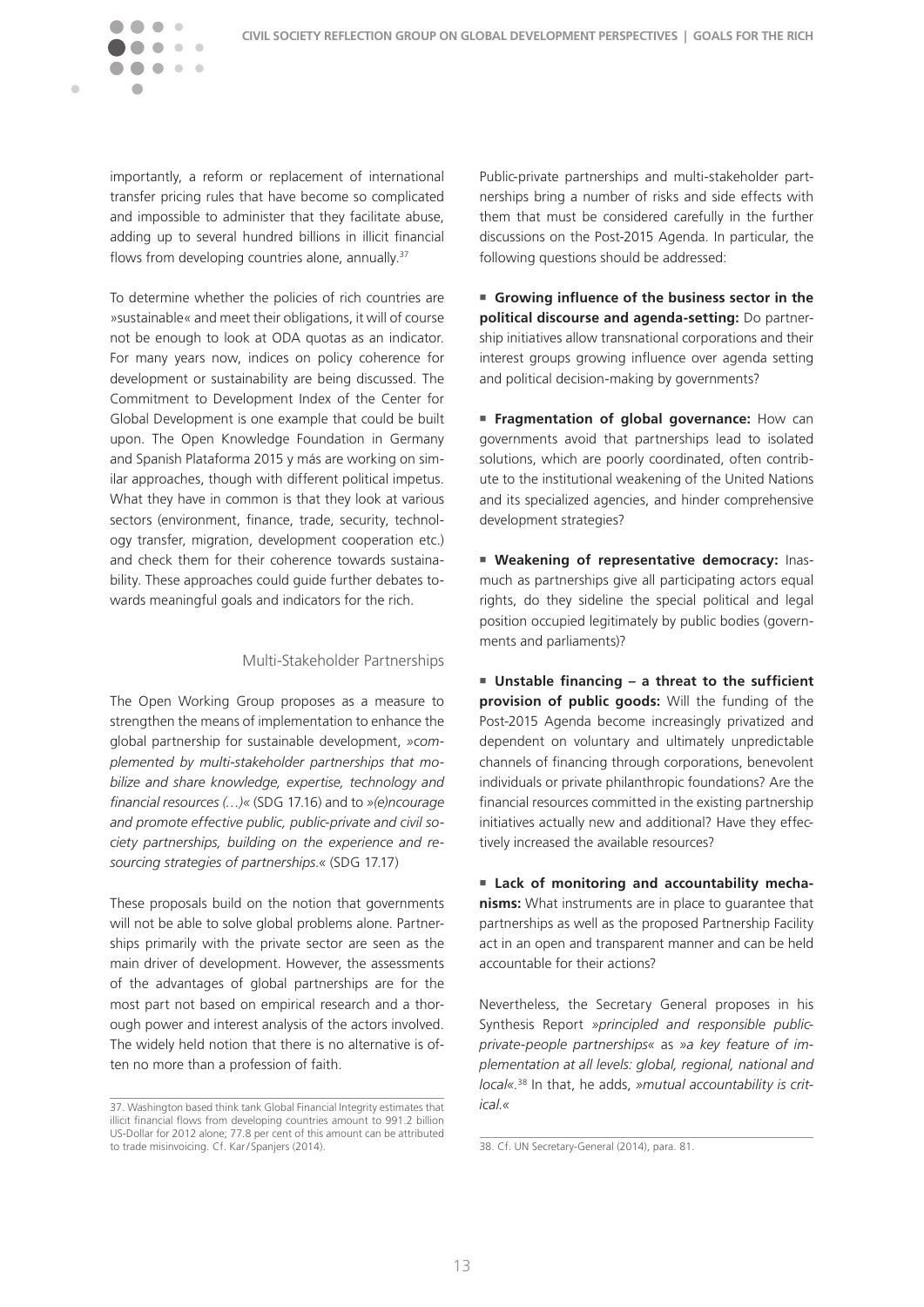Mutual accountability is a concept enshrined in the Paris Declaration on Aid Effectiveness and it refers to a relation between donor and »partner« governments. In a more complex partnership, involving corporations and civil society it is unclear how »mutual« is to be understood since governments should be accountable to their citizens but certainly not to corporations.

 $\sim$   $\sim$ 

<span id="page-14-0"></span> $\blacksquare$ 

The role of private actors is also virulent in the debates and proposals around FfD, an agenda that could well determine whether the SDGs are likely to be implemented after all. There, debates circle around the question of how to tap into the seemingly bottomless pit of private financial assets and steer them in the direction of achieving sustainable development. Ideas proposed range from creating conducive regulatory and political environments to attract investment to »leveraging« private money with public funds. These approaches, however, have to be considered very carefully.<sup>39</sup>

In an open letter to the UN Secretary-General of November 2014, the »Righting Finance« coalition of civil society networks proposes the following *ex-ante* criteria to be applied before engaging the UN in any such alliance with corporations: 40

■ »whether the private actor has a history or current status of serious allegations of abusing human rights or the environment, including in their cross-border activities;

 $\blacksquare$  whether the private actor has a proven track record (or the potential to) deliver on sustainable development, as articulated by the UN outcome by 2015, including ruling out conflicts of interest;

 $\blacksquare$  whether the private actor has previous involvement in acts of corruption with government officials; and

 $\blacksquare$  whether the private actor is fully transparent in its financial reporting and fully respecting existing tax responsibilities in all countries within which it operates.«

Righting Finance considers further that *»private sector financing and public-private partnerships for sustainable development should likewise be accompanied by* 

39. For more on the issue of private actors in Financing for Development, cf. Adams/ Luchsinger (2015).

*mandatory transparency and accountability safeguards in compliance with human rights norms and standards putting people's rights before profit.«*<sup>41</sup>

These are minimal safeguards to prevent the UN from potential reputational shocks if chief private financiers it engages with were found to be also chief violators of its most cherished principles.

## 3. Conclusion

The above-mentioned discussion has focused on a few examples of what obligations for the rich could and should entail in a truly universal SDG or Post-2015 Agenda. Issues like migration, arms trade, indigenous people's rights, trade, investment and intellectual property rights policies and many more could and should complement the list. Also, we have not explored here the issue of how to hold actors accountable in the implementation of the Post-2015 Agenda.<sup>42</sup>

Fulfilling the SDGs – albeit with some deficiencies we have highlighted in this paper – will require some serious reshuffling of the cards. In order to create environmental and policy space for the poor to enjoy their human rights and achieve a decent level of prosperity, the rich – meaning rich countries as well as rich individuals everywhere – will have to profoundly change their consumption and production patterns, as well as the patterns whereby profit from value chains is not only reaped at the very end of the chains.

This reshuffling requires fundamental shifts in the power relations between social groups and groupings at national and international levels. And it requires a fundamental change of mindset, by, *inter alia*, restoring public rights over corporate privileges.<sup>43</sup>

<sup>40.</sup> Cf. Righting Finance (2014), p. 12.

<sup>41.</sup> Ibid.

<sup>42.</sup> For more on this issue, cf. Civil Society Reflection Group on Global Development Perspectives (2013), p. 6 and Bissio (2015).

<sup>43.</sup> Cf. Civil Society Reflection Group on Global Development Perspectives (2011).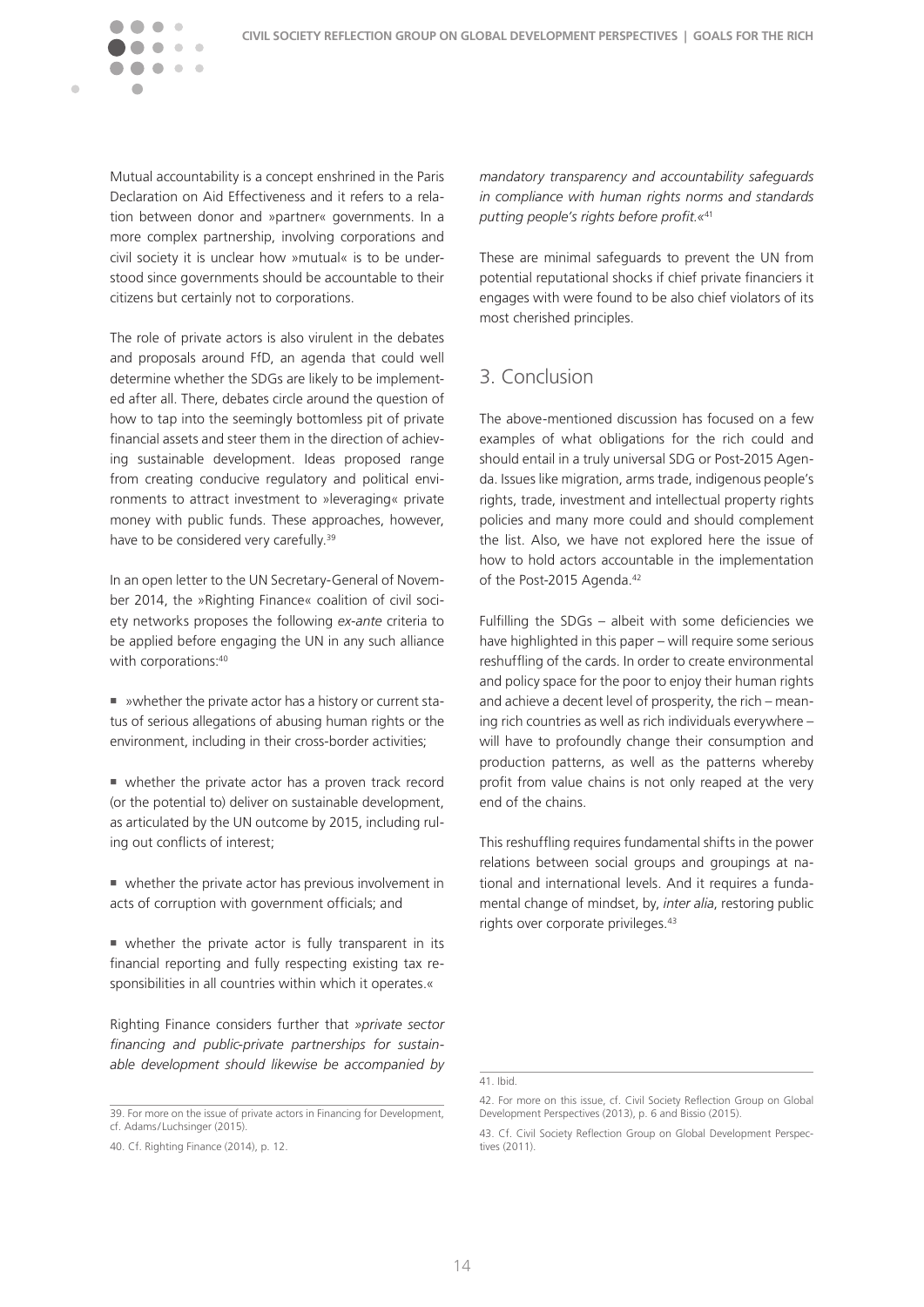



## **Literature**

**Adams, Barbara/ Luchsinger, Gretchen** (2015): Post-2015 and FfD3: Debates Begin, Political Lines Emerge. Global Policy Watch Briefing #1. New York. [https://www.globalpolicywatch.org/post-2015-and-ffd3-debates-begin-political](https://www.globalpolicywatch.org/post-2015-and-ffd3-debates-begin-political-lines-emerge/)[lines-emerge/](https://www.globalpolicywatch.org/post-2015-and-ffd3-debates-begin-political-lines-emerge/)

**Bissio, Roberto** (2015): The "A" Word: Monitoring the SDGs. Briefing 26, February 2015. New York: Future United Nations Development System. www.futureun.org/media/archive1/briefings/FUNDS\_Brief26\_Feb2015\_Bissio.pdf

**Chan, Margaret** (2013): WHO Director-General addresses health promotion conference. Helsinki. [www.who.int/dg/](http://www.who.int/dg/speeches/2013/health_promotion_20130610/en/) [speeches/2013/health\\_promotion\\_20130610/en/](http://www.who.int/dg/speeches/2013/health_promotion_20130610/en/)

**Civil Society Reflection Group on Global Development Perspectives** (2013): Towards a Framework of Universal Sustainability Goals as Part of a Post-2015 Agenda. Discussion Paper. Berlin: Friedrich-Ebert-Stiftung. [http://library.fes.](http://library.fes.de/pdf-files/iez/10075.pdf) [de/pdf-files/iez/10075.pdf](http://library.fes.de/pdf-files/iez/10075.pdf)

**Civil Society Reflection Group on Global Development Perspectives** (2012): No future without justice. Report of the Civil Society Reflection Group on Global Development Perspectives. Development Dialogue No. 59, June 2012. Uppsala: Dag Hammarskjöld Foundation. www.reflectiongroup.org/stuff/no-future-without-justice

**Civil Society Reflection Group on Global Development Perspectives** (2011): Urgent Appeal to Change the Mindset. New York. www.reflectiongroup.org/stuff/mindset-appeal

**Cobham, Alex/Sumner, Andy** (2013): Is It All About the Tails? The Palma Measure of Income Inequality. Working Paper 343, September 2013. Washington D.C./London: Center for Global Development. [www.cgdev.org/sites/default/](http://www.cgdev.org/sites/default/files/it-all-about-tails-palma-measure-income-inequality.pdf) [files/it-all-about-tails-palma-measure-income-inequality.pdf](http://www.cgdev.org/sites/default/files/it-all-about-tails-palma-measure-income-inequality.pdf)

**Dauderstädt, Michael/Keltek, Cem** (2014): Crisis, Austerity and Cohesion – Europe's Stagnating Inequality. Perspective, April 2014. Berlin: Friedrich-Ebert-Stiftung. http://library.fes.de/pdf-files/id/ipa/10672.pdf

**DAWN** (2014): Statement prepared by a group of participants of the Financial Transparency Coalition and Latindadd Conference "Hidden Money, Hidden Resources: Financing Development with Transparency" Lima, 14-15 October 2014. [http://www.dawnnet.org/feminist-resources/content/statement-prepared-group-participants-financial-transparency-co](http://www.dawnnet.org/feminist-resources/content/statement-prepared-group-participants-financial-transparency-coalition-and-latindadd%3Ftid%3D1)[alition-and-latindadd?tid=1](http://www.dawnnet.org/feminist-resources/content/statement-prepared-group-participants-financial-transparency-coalition-and-latindadd%3Ftid%3D1)

**Eberhardt, Pia** (2014): Investment Protection at the Crossroads – The TTIP and the Future of International Investment Law. International Policy Analysis. July 2014. Berlin: Friedrich-Ebert-Stiftung. <http://library.fes.de/pdf-files/iez/global/10875.pdf>

**Eurodad (eds.)** (2014): Hidden profits: The EU's role in supporting an unjust global tax system 2014. Brussels. [http://](http://eurodad.org/files/pdf/54819867f1726.pdf) [eurodad.org/files/pdf/54819867f1726.pdf](http://eurodad.org/files/pdf/54819867f1726.pdf)

**Kar, Dev/Spanjers, Joseph** (2014): Illicit Financial Flows from Developing Countries: 2003-2012. Washington D.C.: Global Financial Integrity. [www.gfintegrity.org/wp-content/uploads/2014/12/Illicit-Financial-Flows-from-Develop](http://www.gfintegrity.org/wp-content/uploads/2014/12/Illicit-Financial-Flows-from-Developing-Countries-2003-2012.pdf)[ing-Countries-2003-2012.pdf](http://www.gfintegrity.org/wp-content/uploads/2014/12/Illicit-Financial-Flows-from-Developing-Countries-2003-2012.pdf)

**Krämer, Hagen** (2014): Verteilungsgerechtigkeit in einer sozialen Marktwirtschaft – Plädoyer für die Einführung einer Platon-Steuer. WISO direkt, März 2014. Bonn: Friedrich-Ebert-Stiftung. http://library.fes.de/pdf-files/wiso/10579.pdf

**Milanovic, Branko** (2009): Global Inequality Recalculated – The Effect of New 2005 PPP Estimates on Global Inequality. Policy Research Working Paper 5061. Washington D.C. http://go.worldbank.org/MHYON5KKI0

**Munasinghe, Mohan** (2011): Millennium consumption goals (MCG): how the rich can make the planet more sustainable. In: The Island, February 1st 2011. www.mohanmunasinghe.com/pdf/Island-MCG-1Feb20112.pdf

**Oxfam** (2015): Wealth: Having it all and wanting more. Oxfam Issue Briefing, January 2015. Oxford. [www.oxfam.org/](http://www.oxfam.org/sites/www.oxfam.org/files/file_attachments/ib-wealth-having-all-wanting-more-190115-en.pdf) [sites/www.oxfam.org/files/file\\_attachments/ib-wealth-having-all-wanting-more-190115-en.pdf](http://www.oxfam.org/sites/www.oxfam.org/files/file_attachments/ib-wealth-having-all-wanting-more-190115-en.pdf)

**Oxfam** (2013): The cost of inequality: how wealth and income extremes hurt us all. Oxford. [www.oxfam.org/sites/www.](http://www.oxfam.org/sites/www.oxfam.org/files/cost-of-inequality-oxfam-mb180113.pdf) [oxfam.org/files/cost-of-inequality-oxfam-mb180113.pdf](http://www.oxfam.org/sites/www.oxfam.org/files/cost-of-inequality-oxfam-mb180113.pdf)

Palma, José Gabriel (2011): Homogeneous middles vs. heterogeneous tails, and the end of the 'Inverted-U': The share of the rich is what it's all about. Cambridge Working Papers in Economics 1111. Cambridge. [www.econ.cam.ac.uk/dae/](http://www.econ.cam.ac.uk/dae/repec/cam/pdf/cwpe1111.pdf) [repec/cam/pdf/cwpe1111.pdf](http://www.econ.cam.ac.uk/dae/repec/cam/pdf/cwpe1111.pdf)

**Pingeot, Lou** (2014): Corporate influence in the Post-2015 process. Aachen/Berlin/Bonn/New York: MISEREOR/Brot für die Welt/Global Policy Forum. [https://www.globalpolicy.org/images/pdfs/GPFEurope/Corporate\\_influence\\_in\\_the\\_Post-](https://www.globalpolicy.org/images/pdfs/GPFEurope/Corporate_influence_in_the_Post-2015_process_web.pdf)[2015\\_process\\_web.pdf](https://www.globalpolicy.org/images/pdfs/GPFEurope/Corporate_influence_in_the_Post-2015_process_web.pdf)

**Righting Finance** (2014): A human rights assessment of the Intergovernmental Committee of Experts on Sustainable Development Financing Report. www.rightingfinance.org/wp-content/uploads/2014/10/full-response.pdf

**Rockström, Johan. et al.** (2009): Planetary Boundaries: Exploring the Safe Operating Space for Humanity. In: Ecology and Society 14(2). www.ecologyandsociety.org/vol14/iss2/art32/

**Social Watch** (2014): Gender Roundtable – What are the key gender justice issues today? In: Social Watch: Means and Ends. Social Watch Report 2014, pp. 21-23. Montevideo. www.socialwatch.org/sites/default/files/gender2014\_eng.pdf

**Social Watch** (2007): In dignity and rights – Making the universal right to social security a reality. Montevideo. [http://](http://socialwatch.org/node/9292) [socialwatch.org/node/9292](http://socialwatch.org/node/9292)

**UN High-Level Panel of Eminent Persons on the Post-2015 Development Agenda** (2013): A New Global Partnership: Eradicate Poverty and Transform Economies through Sustainable Develop- ment. The Report of the High-Level Panel of Eminent Persons on the Post-2015 Development Agenda. New York. [www.un.org/sg/management/pdf/](http://www.un.org/sg/management/pdf/HLP_P2015_Report.pdf) [HLP\\_P2015\\_Report.pdf](http://www.un.org/sg/management/pdf/HLP_P2015_Report.pdf)

**UN High-level Panel on Financing for Development** (2001): Recommendations of the High-level Panel on Financing for Development. New York. (UN Doc. A/55/1000) [www.un.org/en/ga/search/view\\_doc.asp?symbol=A/55/1000](http://www.un.org/en/ga/search/view_doc.asp%3Fsymbol%3DA/55/1000)

**UN Human Rights Council** (2015): Illicit financial flows, human rights and post-2015 development agenda. Interim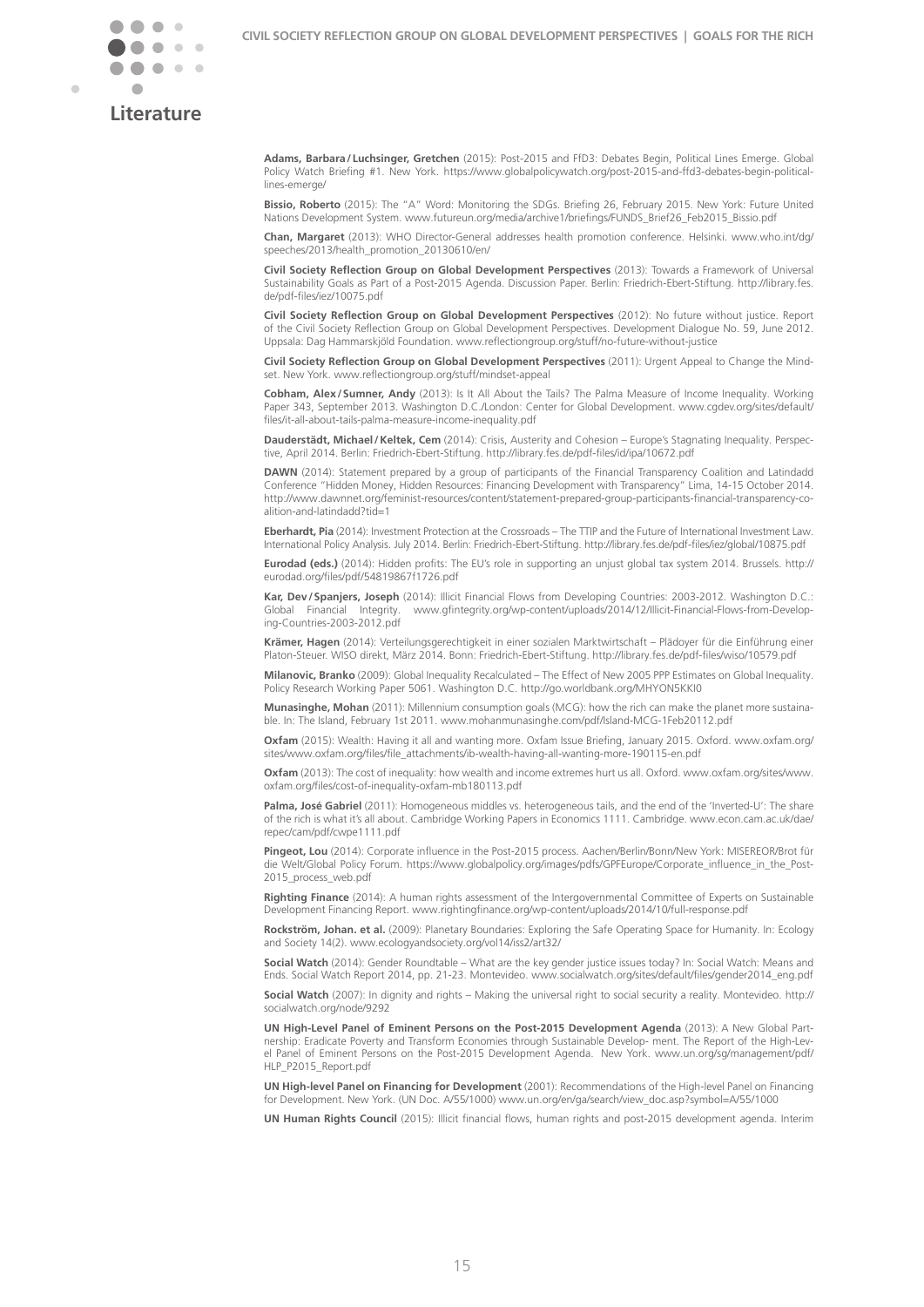

study by the Independent Expert on the effects of foreign debt and other related international financial obligations of States on the full enjoyment of all human rights, particularly economic, social and cultural rights, Juan Pablo Bohoslavsky. Geneva. (UN Doc. A/HRC/28/60). www.ohchr.org/Documents/Issues/Development/IEDebt/A\_HRC\_28\_60\_en.pdf

**UN Open Working Group on Sustainable Development Goals** (2014): Open Working Group proposal for Sustainable Development Goals. New York. http://sustainabledevelopment.un.org/content/documents/1579SDGs%20Proposal.pdf

**UN Secretary-General** (2014): The road to dignity by 2030: ending poverty, trans- forming all lives and protecting the planet. Synthesis report of the Secretary-General on the post-2015 sustainable development agenda. New York. (UN Doc. A/69/700, 4 December 2014). www.un.org/ga/search/view\_doc.asp?symbol=A/69/700&Lang=E

**UNCTAD** (2013a): Global Value Chains and Development – Investment and value added trade in the global economy. A preliminary analysis. Geneva. http://unctad.org/en/publicationslibrary/diae2013d1\_en.pdf

**UNCTAD** (2013b) IIA Issues Note: Reform of Investor-State Dispute Settlement: In Search for a Roadmap; [http://unctad.](http://unctad.org/en/PublicationsLibrary/webdiaepcb2013d4_en.pdf) [org/en/PublicationsLibrary/webdiaepcb2013d4\\_en.pdf](http://unctad.org/en/PublicationsLibrary/webdiaepcb2013d4_en.pdf)

**UNDESA** (2013): Inequality Matters – Report on the World Social Situation 2013. New York. [www.un.org/esa/socdev/](http://www.un.org/esa/socdev/documents/reports/InequalityMatters.pdf) [documents/reports/InequalityMatters.pdf](http://www.un.org/esa/socdev/documents/reports/InequalityMatters.pdf)

**UNDESA / UNCTAD/ ECA / ECE / ECLAC/ ESCAP / ESCWA** (2015): World Economic Situation and Prospects 2015. New York. www.un.org/en/development/desa/policy/wesp/

**Weizsäcker, Ernst Ulrich/Hargroves, Karlson/Smith, Michael** (2009): Factor Five. Transforming the Global Economy through 80% Improvements in Resource Productivity. London.

**Wilkinson, Richard/ Pickett, Kate** (2009): The Spirit Level: Why Greater Equality Makes Societies Stronger, New York.